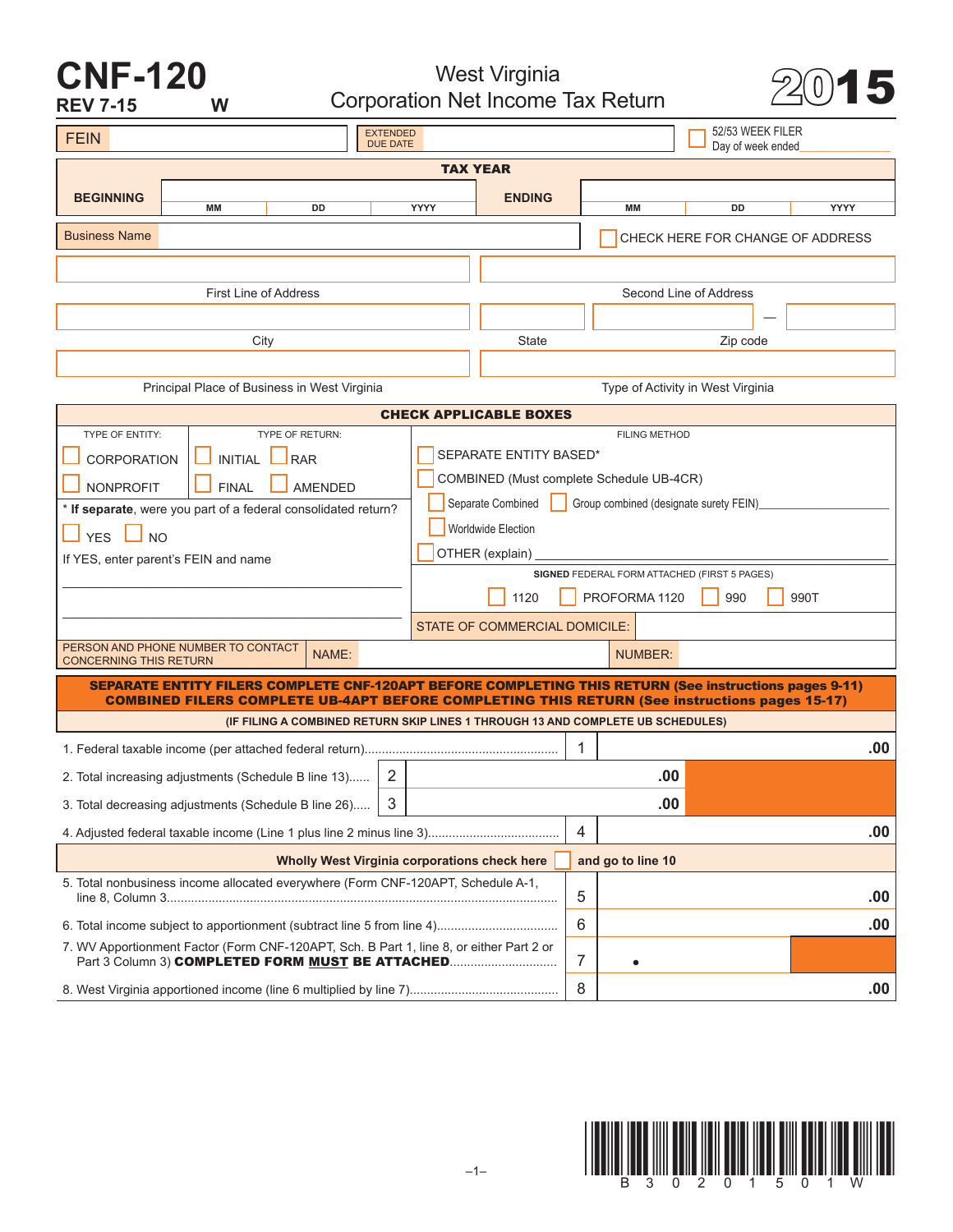| <b>NAME</b>                                                                                                                                                                                                                                                                 |                       | <b>FEIN</b> |     |                                  |
|-----------------------------------------------------------------------------------------------------------------------------------------------------------------------------------------------------------------------------------------------------------------------------|-----------------------|-------------|-----|----------------------------------|
|                                                                                                                                                                                                                                                                             |                       | 8           |     | .00                              |
| 9. Nonbusiness income allocated to West Virginia (Form CNF-120APT Sch. A2, Line 12)                                                                                                                                                                                         |                       | 9           |     | .00                              |
| 10. West Virginia adjusted taxable income – Multistate corporations add lines 8 and 9;                                                                                                                                                                                      |                       | 10          |     | .00                              |
|                                                                                                                                                                                                                                                                             |                       | 11          |     | .00                              |
|                                                                                                                                                                                                                                                                             |                       |             |     | .00                              |
|                                                                                                                                                                                                                                                                             |                       | 13          |     | .00                              |
| 14. WV Net Taxable Income (Add lines 12 and 13)<br>(Combined filers should enter amount from line 20 of Schedule UB 3)                                                                                                                                                      |                       |             |     | .00                              |
|                                                                                                                                                                                                                                                                             |                       | 15          |     | 0.065                            |
|                                                                                                                                                                                                                                                                             |                       | 16          |     | .00                              |
| 17. Corporate Net Income Tax Credits (Column 2, line 18, Form CNF-120TC)                                                                                                                                                                                                    | 17                    |             | .00 |                                  |
|                                                                                                                                                                                                                                                                             |                       |             |     | .00                              |
|                                                                                                                                                                                                                                                                             | 19                    |             |     | .00                              |
| 21. Wittholding must match the Grand Total on the CNF-120W, WV Withholding -                                                                                                                                                                                                | 20                    |             |     | .00                              |
| Credit Schedule unless withholding is from NRSR   CHECK HERE IF WITHHOLD-                                                                                                                                                                                                   | 21                    |             |     | .00                              |
| 22. Amount paid with original return (Amended Return Only)                                                                                                                                                                                                                  | 22                    |             |     | .00                              |
| 23. Payments (add lines 19 through 22; must match total on Schedule C)                                                                                                                                                                                                      |                       | 23          |     | .00                              |
| 24. Overpayment previously refunded or credited (Amended return only)                                                                                                                                                                                                       |                       | 24          |     | .00                              |
|                                                                                                                                                                                                                                                                             |                       | 25          |     | .00                              |
|                                                                                                                                                                                                                                                                             |                       | 26          |     | .00                              |
|                                                                                                                                                                                                                                                                             |                       | 27          |     | .00                              |
|                                                                                                                                                                                                                                                                             |                       | 28          |     | .00                              |
|                                                                                                                                                                                                                                                                             |                       | 29          |     | .00                              |
|                                                                                                                                                                                                                                                                             |                       | 30          |     | .00                              |
| 31. Additions to tax for late filing and/or late payment (see instructions)                                                                                                                                                                                                 |                       | 31          |     | .00                              |
| 32. Penalty for underpayment of estimated tax (line 6, Form CNF-120U; Attach schedule)                                                                                                                                                                                      |                       | 32          |     | .00                              |
| 33. <b>TOTAL DUE</b> with this return (add lines 29 through 32)                                                                                                                                                                                                             |                       | 33          |     | .00                              |
| <b>Direct</b>                                                                                                                                                                                                                                                               |                       |             |     |                                  |
| <b>Deposit</b><br><b>CHECKING</b><br><b>SAVINGS</b><br>of Refund                                                                                                                                                                                                            | <b>ROUTING NUMBER</b> |             |     | <b>ACCOUNT NUMBER</b>            |
| PLEASE REVIEW YOUR ACCOUNT INFORMATION FOR ACCURACY. PROVIDING INCORRECT ACCOUNT INFORMATION MAY<br><b>RESULT IN A \$15.00 RETURNED PAYMENT CHARGE.</b>                                                                                                                     |                       |             |     |                                  |
| <b>PLEASE SEE PAGE 3 OF INSTRUCTIONS FOR PAYMENT OPTIONS.</b>                                                                                                                                                                                                               |                       |             |     |                                  |
| Under penalties of perjury, I declare that I have examined this return, accompanying schedules and statements, and to the best of my knowledge and<br>belief, it is true, correct and complete. I authorize the State Tax Department to discuss my return with my preparer. |                       |             |     | NO.<br><b>YES</b>                |
| $\blacktriangleright$                                                                                                                                                                                                                                                       |                       |             |     |                                  |
| Signature of Officer/Partner or Member<br>Title<br>Print name of Officer/Partner or Member                                                                                                                                                                                  |                       | Date        |     | <b>Business Telephone Number</b> |
| Paid preparer's signature<br>Firm's name and address                                                                                                                                                                                                                        |                       | Date        |     | Preparer's Telephone Number      |
| <b>MAIL TO:</b><br>WEST VIRGINIA STATE TAX DEPARTMENT<br><b>TAY ACCOUNT ADMINISTRATION DIVISION</b>                                                                                                                                                                         |                       |             |     |                                  |

**TAX ACCOUNT ADMINISTRATION DIVISION PO BOX 1202**

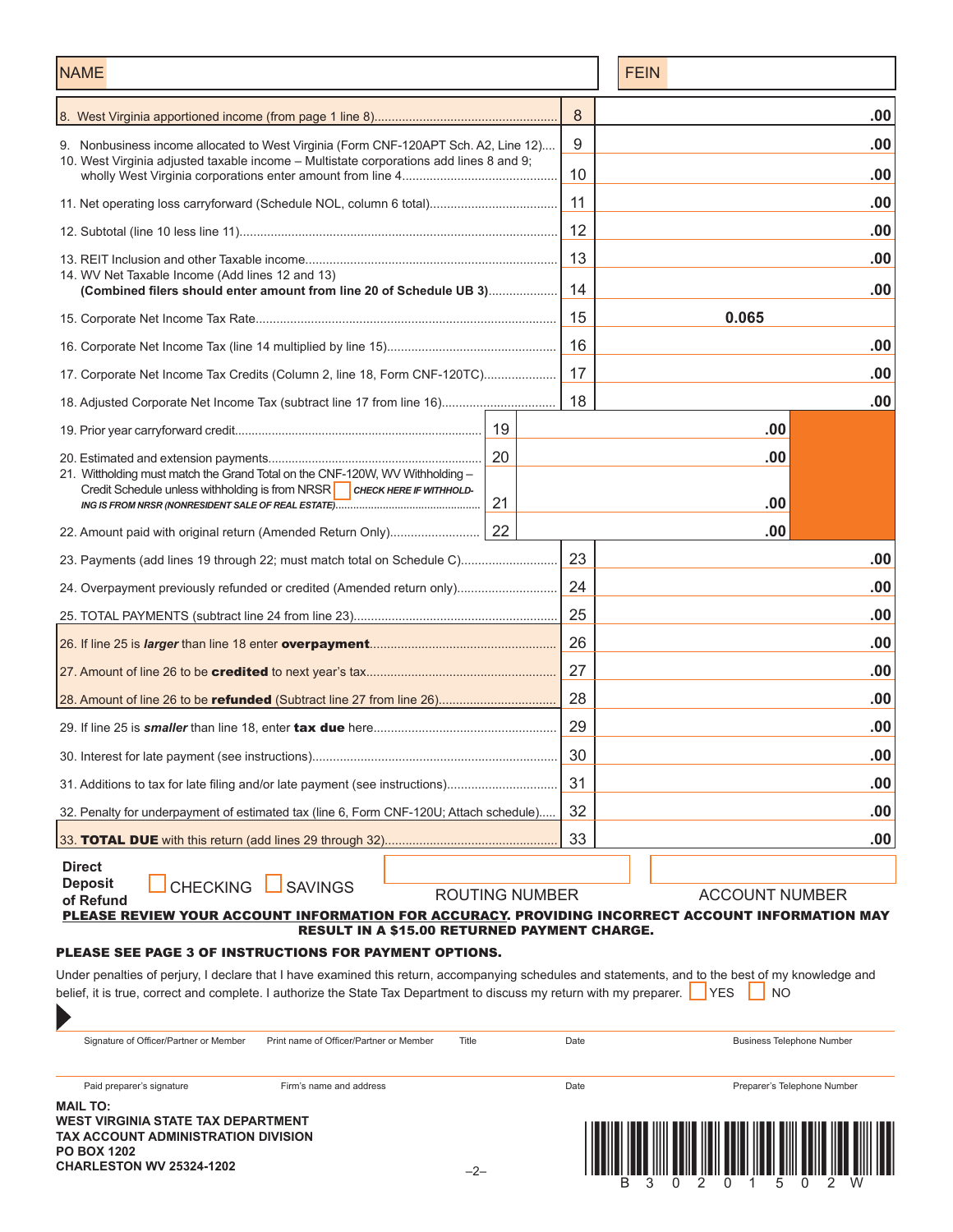### SCHEDULE  $A$ <br>(Form CNF-120)  $W$ Calculation of West Virginia Business Capital 2015

FEIN

| <b>SCHEDULE A</b><br><b>CALCULATION OF WEST VIRGINIA BUSINESS CAPITAL (§11-23-3(b)(2))</b>               |                                      |                                              |                                                        |     |  |  |
|----------------------------------------------------------------------------------------------------------|--------------------------------------|----------------------------------------------|--------------------------------------------------------|-----|--|--|
|                                                                                                          | Column 1<br><b>Beginning Balance</b> | Column <sub>2</sub><br><b>Ending Balance</b> | Column 3 - Average<br>(Col. $1 +$ Col. 2) divided by 2 |     |  |  |
| 1. Dollar amount of common stock &                                                                       | .00                                  | .00                                          |                                                        | .00 |  |  |
|                                                                                                          | .00                                  | .00                                          |                                                        | .00 |  |  |
| 3. Retained earnings appropriated &                                                                      | .00                                  | .00                                          |                                                        | .00 |  |  |
| 4. Adjustments to shareholders equity                                                                    | .00                                  | .00                                          |                                                        | .00 |  |  |
|                                                                                                          |                                      | .00                                          |                                                        |     |  |  |
|                                                                                                          | .00                                  | .00                                          |                                                        | .00 |  |  |
|                                                                                                          |                                      |                                              |                                                        | .00 |  |  |
| 8. Multiplier for allowance for certain obligations/investments (Schedule B-1,                           |                                      |                                              |                                                        |     |  |  |
|                                                                                                          |                                      |                                              | .00                                                    |     |  |  |
| 10. Adjusted capital (subtract line 9 from line 7). If wholly West Virginia corporation check here   and |                                      | .00                                          |                                                        |     |  |  |
| 11. Apportionment factor (Form CNF-120APT, Schedule B, line 8 or part 3,                                 |                                      |                                              | <b>COMPLETED FORM</b><br><b>MUST BE ATTACHED</b>       |     |  |  |
|                                                                                                          |                                      |                                              |                                                        | .00 |  |  |

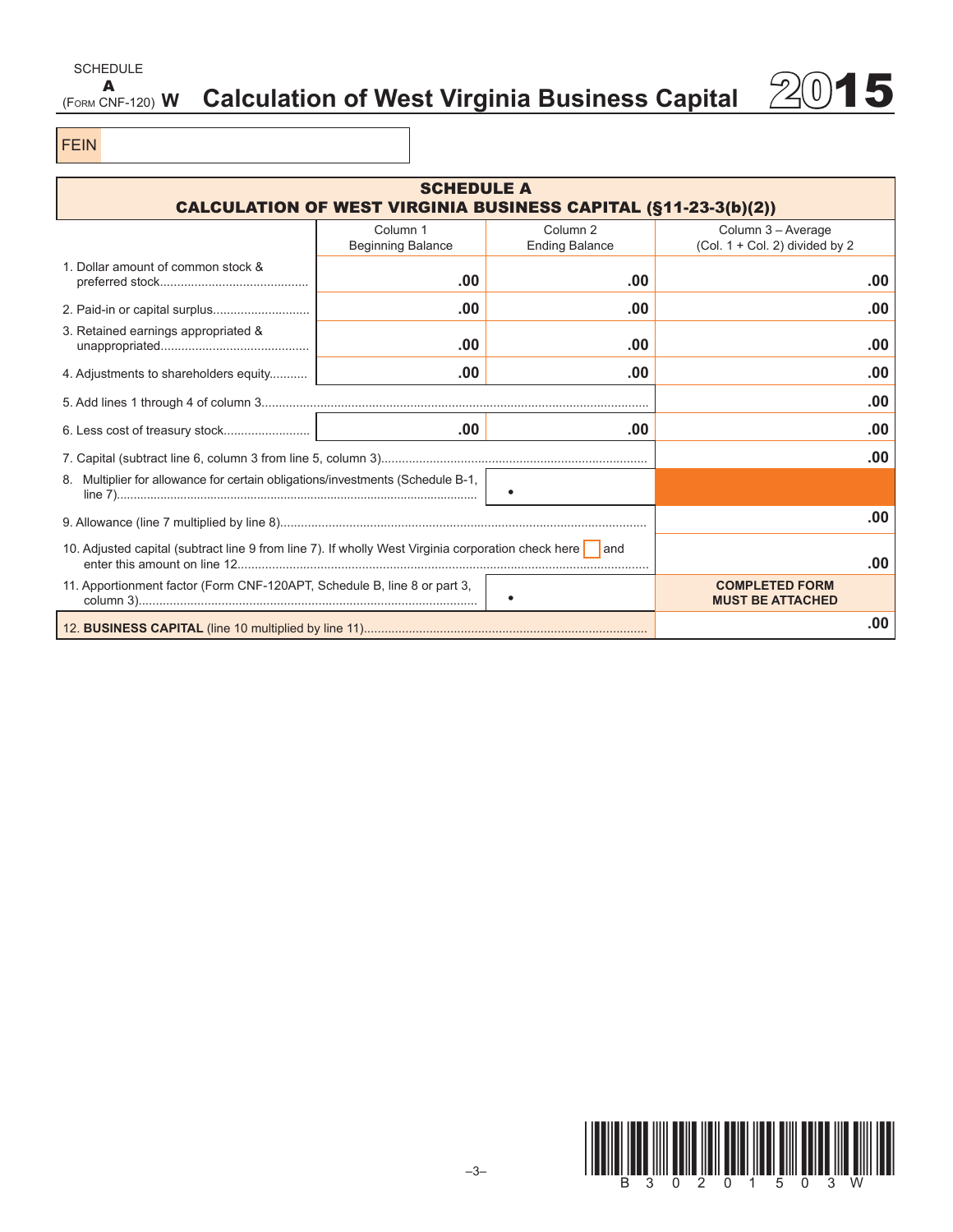| SCHEDULE         |  |
|------------------|--|
| В                |  |
| (FORM CNF-120) W |  |



### NAME FEIN AND RESERVE THE SERVE THAT IS A REPORT OF THE SERVE THAT IS A REPORT OF THE SERVE THAT IS A REPORT OF THE SERVE THAT IS A REPORT OF THE SERVE THAT IS A REPORT OF THE SERVE THAT IS A REPORT OF THE SERVE THAT IS A

| Adjustments Increasing Federal Taxable Income (§11-24-6 and 6a)                                                                                                               |    |     |
|-------------------------------------------------------------------------------------------------------------------------------------------------------------------------------|----|-----|
| 1. Interest or dividends on obligations or securities from any state or a political subdivision                                                                               | 1  | .00 |
| 2. US Government obligation interest or dividends not exempt from state tax, less related                                                                                     | 2  | .00 |
| 3. Income taxes or taxes based upon net income, imposed by this state or any other                                                                                            | 3  | .00 |
| 4. Federal depreciation/amortization for West Virginia water/air pollution control facili-<br>ties - wholly West Virginia corporations only. Multistate corporations must use | 4  | .00 |
| 5. Unrelated business taxable income of a corporation exempt from federal tax (IRC §512).                                                                                     | 5  | .00 |
|                                                                                                                                                                               | 6  | .00 |
| 7. Federal deduction for charitable contributions to Neighborhood Investment Programs, if<br>claiming the West Virginia Neighborhood Investment Programs Tax Credit           | 7  | .00 |
| 8. Net operating loss from sources outside the United States (WV Code §11-24-6(b)(6)                                                                                          | 8  | .00 |
|                                                                                                                                                                               | 9  | .00 |
|                                                                                                                                                                               | 10 | .00 |
| 11. Add back expenses related to certain REIT's and Regulated Investment Companies and                                                                                        | 11 | .00 |
|                                                                                                                                                                               | 12 | .00 |
| 13. TOTAL INCREASING ADJUSTMENTS (Add lines 1 through 12; enter here and on                                                                                                   | 13 | .00 |
|                                                                                                                                                                               |    |     |
| <b>Adjustments Decreasing Federal Taxable Income (§11-24-6)</b>                                                                                                               |    |     |
| 14. Refund or credit of overpayment of income taxes or taxes based upon net income,<br>imposed by this state or any other jurisdiction, included in federal taxable income    | 14 | .00 |
| 15. Interest expense on obligations or securities of any state or its political subdivisions,                                                                                 | 15 | .00 |
| 16. US Government obligation interest or dividends subject to federal but exempt from state                                                                                   | 16 | .00 |
| 17. Salary expense not allowed on federal return due to claiming the federal jobs credit                                                                                      | 17 | .00 |
|                                                                                                                                                                               | 18 | .00 |
|                                                                                                                                                                               | 19 | .00 |
|                                                                                                                                                                               | 20 | .00 |
| 21. Cost of West Virginia water/air pollution control facilities – wholly WV corporations only.<br>Multistate corporations must use CNF-120 APT, Schedule A-2, line 9         | 21 | .00 |
| 22. Employer contributions to medical savings accounts (WV Code §33-16-15) included in<br>federal taxable income less amounts withdrawn for non-medical purposes              | 22 | .00 |
|                                                                                                                                                                               | 23 | .00 |
|                                                                                                                                                                               | 24 | .00 |
| 26. TOTAL DECREASING ADJUSTMENTS (Add lines 24 and 25; enter here and on                                                                                                      | 25 | .00 |

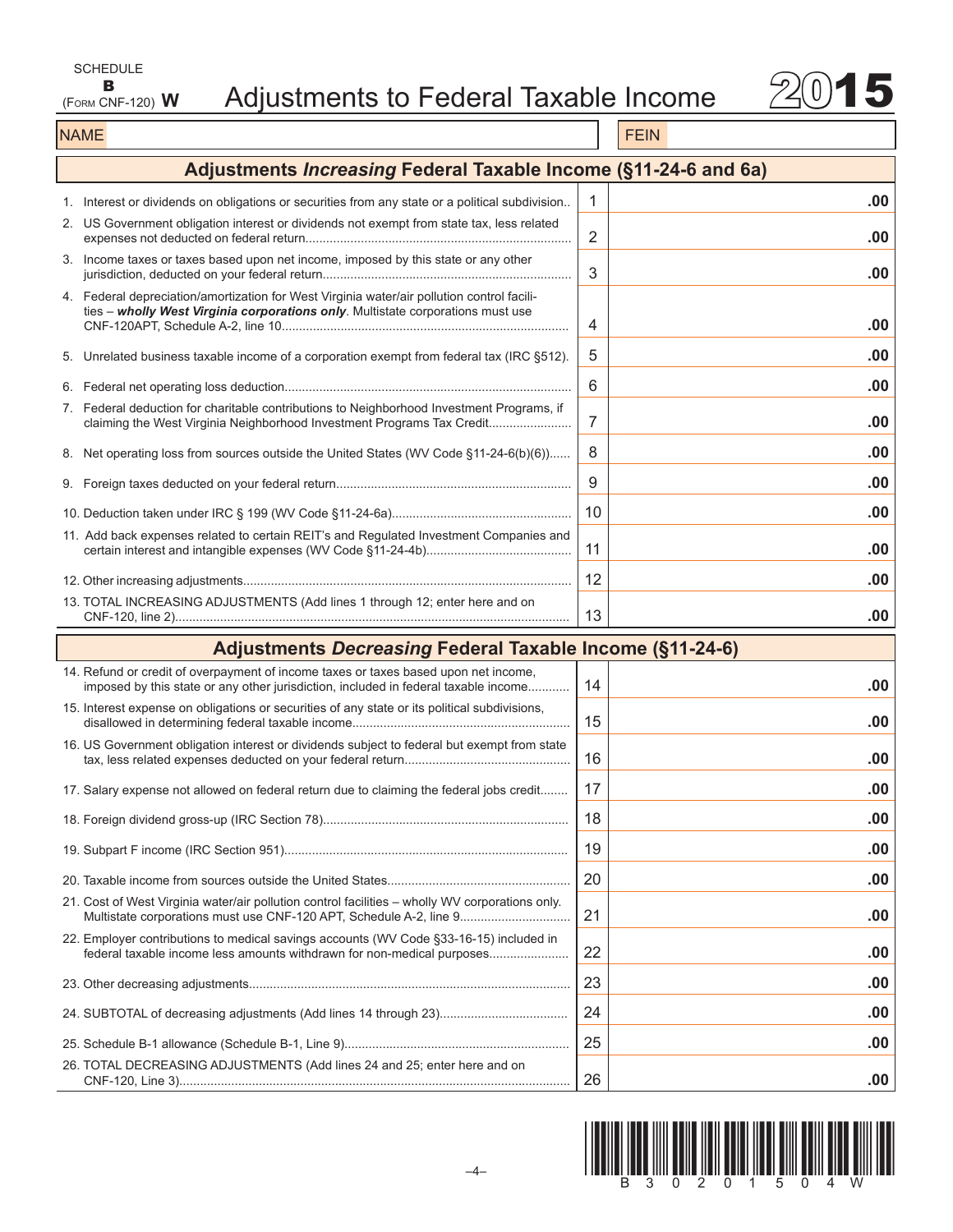**B-1 & C**<br>
(Form CNF-120) **W** 2015 2016

### NAME FEIN AND RESERVE THE SERVE THAT IS A REPORT OF THE SERVE THAT IS A REPORT OF THE SERVE THAT IS A REPORT OF THE SERVE THAT IS A REPORT OF THE SERVE THAT IS A REPORT OF THE SERVE THAT IS A REPORT OF THE SERVE THAT IS A

### **Schedule B-1**

### **Allowance for Governmental Obligations/Obligations Secured by Residential Property (§11-24-6(f))** AVERAGE MONTHLY BALANCE 1. Federal obligations and securities...................................................................................... 1 **.00** 2. Obligations of West Virginia and any political subdivision of West Virginia....................... 2 **.00** 3. Investments or loans primarily secured by mortgages or deeds of trusts on residential property located in West Virginia........................................................................................ 3 **.00** 4. Loans primarily secured by a lien or security agreement on a mobile home or doublewide located in West Virginia.............................................................................................. 4 **.00** 5. TOTAL (Add lines 1 through 4).......................................................................................... 5 **.00** 6. Total assets as shown on Schedule L, Federal Form 1120 or 1120A................................ 6 **.00** 7. Divide line 5 by line 6 (round to six (6) decimal places)..................................................... 7 • 8. Adjusted income (CNF-120 line 1 plus Schedule B line 13, minus line 24, plus Form CNF-120APT, Schedule A-2, lines 9, 10, & 11)................................................................. 8 **.00** 9. ALLOWANCE (line 7 multiplied by line 8, disregard sign) Enter here and on Schedule B, line 25............................................................................................................................ 9 **.00**

### **Schedule C Schedule of tax payments**

| .<br>$\mathbf{r}$ |             |           |    |                 |                 |                                             |                   |
|-------------------|-------------|-----------|----|-----------------|-----------------|---------------------------------------------|-------------------|
| Name of business  | <b>FEIN</b> |           |    | Date of Payment |                 | Type: withholding,<br>estimated, extension, | Amount of payment |
|                   |             | <b>MM</b> | DD | YYYY            | Indicate<br>EFT | other pmts or prior<br>year credit          |                   |
|                   |             |           |    |                 |                 |                                             | .00               |
|                   |             |           |    |                 |                 |                                             | .00.              |
|                   |             |           |    |                 |                 |                                             | .00.              |
|                   |             |           |    |                 |                 |                                             | .00               |
|                   |             |           |    |                 |                 |                                             | .00               |
|                   |             |           |    |                 |                 |                                             | .00.              |
|                   |             |           |    |                 |                 |                                             | .00.              |
|                   |             |           |    |                 |                 |                                             | .00               |
|                   |             |           |    |                 |                 |                                             | .00               |
|                   |             |           |    |                 |                 |                                             | .00               |
|                   |             |           |    |                 |                 |                                             | .00.              |
|                   |             |           |    |                 |                 |                                             | .00.              |
|                   |             |           |    |                 |                 |                                             | .00               |
|                   |             |           |    |                 |                 |                                             | .00.              |
|                   |             |           |    |                 |                 |                                             | .00.              |
|                   |             |           |    |                 |                 |                                             | .00               |
|                   | .00.        |           |    |                 |                 |                                             |                   |

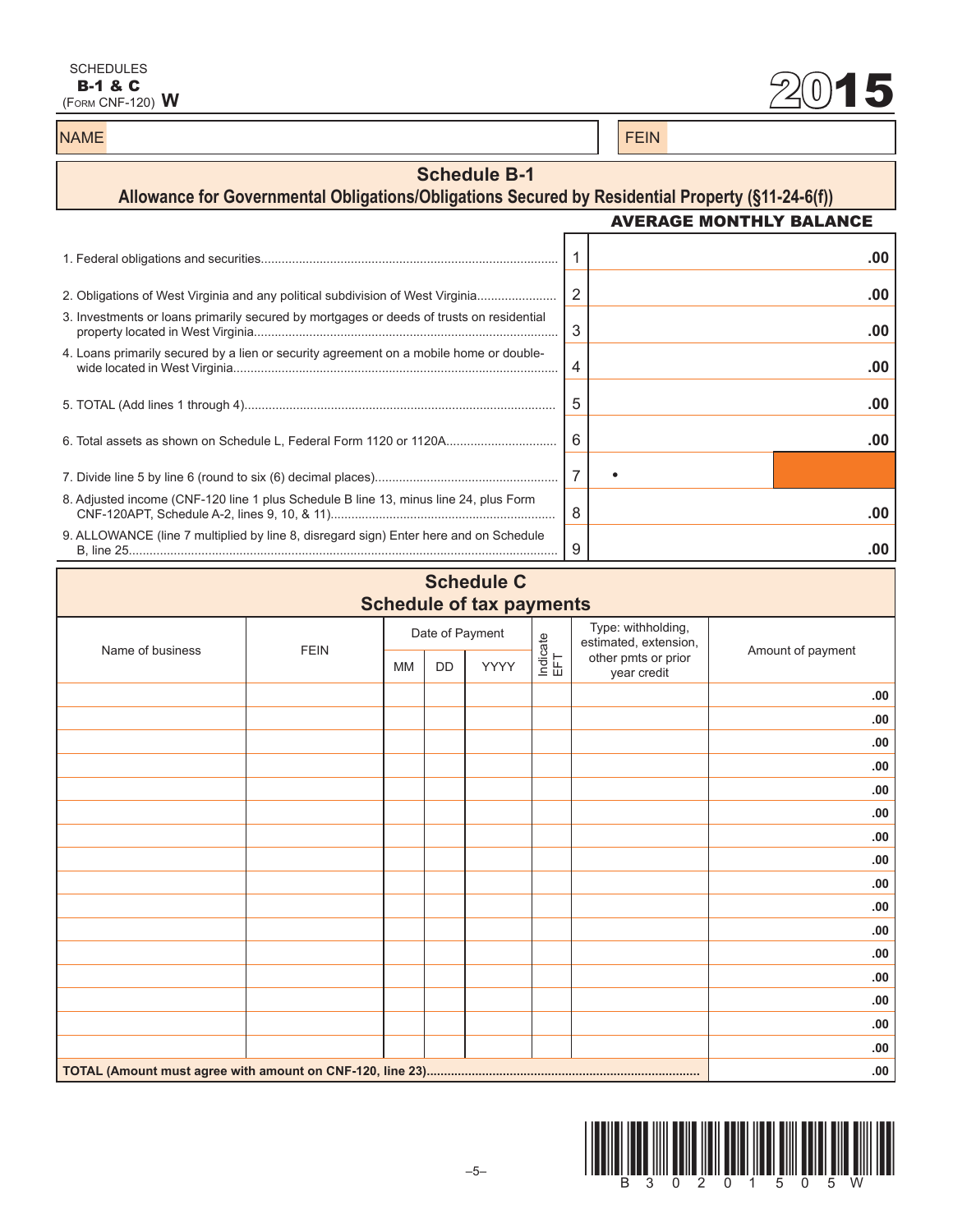| *PLEASE NOTE -If you filed a VV Consolidated Return prior to 2009, please enter the name and FEIN of the Consolidated Parent<br>Corporation that claimed the WV Net Operating Loss. Please enter the name and FEIN of each unitary group member who incurred<br>name and FEIN of each unitary group member who |                                |                                                          |                                                       | incurred a WV Net Operating Loss if they filled separately prior to filling a Combined Return.<br>a WV Net Operating Loss if they filed separately prior to 2009. Please enter the |                                                                                  |                                                          |             |
|----------------------------------------------------------------------------------------------------------------------------------------------------------------------------------------------------------------------------------------------------------------------------------------------------------------|--------------------------------|----------------------------------------------------------|-------------------------------------------------------|------------------------------------------------------------------------------------------------------------------------------------------------------------------------------------|----------------------------------------------------------------------------------|----------------------------------------------------------|-------------|
| $00^{\circ}$                                                                                                                                                                                                                                                                                                   |                                |                                                          |                                                       |                                                                                                                                                                                    | Sum of remaining unused WV NOL.                                                  |                                                          |             |
|                                                                                                                                                                                                                                                                                                                | $\overline{0}$                 |                                                          |                                                       | West Virginia net operating loss carryforward being used in current tax year                                                                                                       | $\mathsf I$                                                                      | Sum of column 6                                          |             |
| $\overline{0}0$                                                                                                                                                                                                                                                                                                | $\overline{0}0$                | $\overline{8}$                                           | ġ                                                     | $\overline{0}$                                                                                                                                                                     |                                                                                  |                                                          |             |
| $\overline{8}$                                                                                                                                                                                                                                                                                                 | $\overline{0}$                 | $\overline{8}$                                           | .<br>8                                                | $\overline{0}$                                                                                                                                                                     |                                                                                  |                                                          |             |
| $\overline{8}$                                                                                                                                                                                                                                                                                                 | $\overline{8}$                 | $\overline{8}$                                           | ġ                                                     | $\overline{0}$                                                                                                                                                                     |                                                                                  |                                                          | <b>FEIN</b> |
| $\mathbf{S}$                                                                                                                                                                                                                                                                                                   | $\overline{0}$                 | $\mathbf{S}$                                             | .<br>8                                                | .<br>ОО                                                                                                                                                                            |                                                                                  |                                                          |             |
| OO'                                                                                                                                                                                                                                                                                                            | $\overline{0}$                 | $\overline{0}$                                           | .<br>S                                                | ÖO.                                                                                                                                                                                |                                                                                  |                                                          |             |
| $\overline{0}$<br>$-6-$                                                                                                                                                                                                                                                                                        | ÖÖ                             | $\overline{8}$                                           | .<br>S                                                | ÖÖ                                                                                                                                                                                 |                                                                                  |                                                          |             |
| $\mathbf{S}$                                                                                                                                                                                                                                                                                                   | $\mathbf{S}$                   | $\overline{00}$                                          | ġ                                                     | $\overline{0}$                                                                                                                                                                     |                                                                                  |                                                          |             |
| Ö0                                                                                                                                                                                                                                                                                                             | ÖÖ                             | .<br>8                                                   | ġ                                                     | ÖO                                                                                                                                                                                 |                                                                                  |                                                          |             |
| ÖÖ                                                                                                                                                                                                                                                                                                             | ÖÖ                             | $\overline{0}$                                           | .<br>8                                                | ÖO                                                                                                                                                                                 |                                                                                  |                                                          |             |
| $\mathbf{S}$                                                                                                                                                                                                                                                                                                   | $\mathbf{S}$                   | $\overline{0}$                                           | .oo                                                   | ÖO.                                                                                                                                                                                |                                                                                  |                                                          |             |
| $\mathbf{S}$                                                                                                                                                                                                                                                                                                   | $\overline{0}$                 | $\overline{0}$                                           | ġ                                                     | $\overline{0}$                                                                                                                                                                     |                                                                                  |                                                          |             |
| $\overline{0}$                                                                                                                                                                                                                                                                                                 | $\overline{0}$                 | $\overline{0}$                                           | ġ                                                     | $\overline{0}0$                                                                                                                                                                    |                                                                                  |                                                          |             |
| Remaining <u>unused</u><br>net operating loss                                                                                                                                                                                                                                                                  | used this year<br>Amount being | forward to years<br>prior to this year<br>Amount carried | back to years prior<br>Amount carried<br>to loss year | Net Operating Loss<br>West Virginia<br>Amount of                                                                                                                                   | FEIN of the Consolidated<br>Parent or FEIN of Separate<br>Erity Incurring WV NOL | $\mathbf{N}$<br>Year of Loss<br>Month and<br><b>YYYY</b> |             |
| Corumn <sub>7</sub>                                                                                                                                                                                                                                                                                            | <b>Corumn 6</b>                | Corumn <sub>5</sub>                                      | Corumn <sub>4</sub>                                   | Corumn <sub>3</sub>                                                                                                                                                                | Corumn <sub>2</sub>                                                              | Corumn <sub>1</sub>                                      |             |
|                                                                                                                                                                                                                                                                                                                | $\widehat{\Omega}$             | $-54-6$                                                  | West Virginia                                         | Net Operating Loss Carryforward Calculation                                                                                                                                        |                                                                                  | (Form CNF-120) W<br>SCHEDULE<br>Z<br>O<br>L              |             |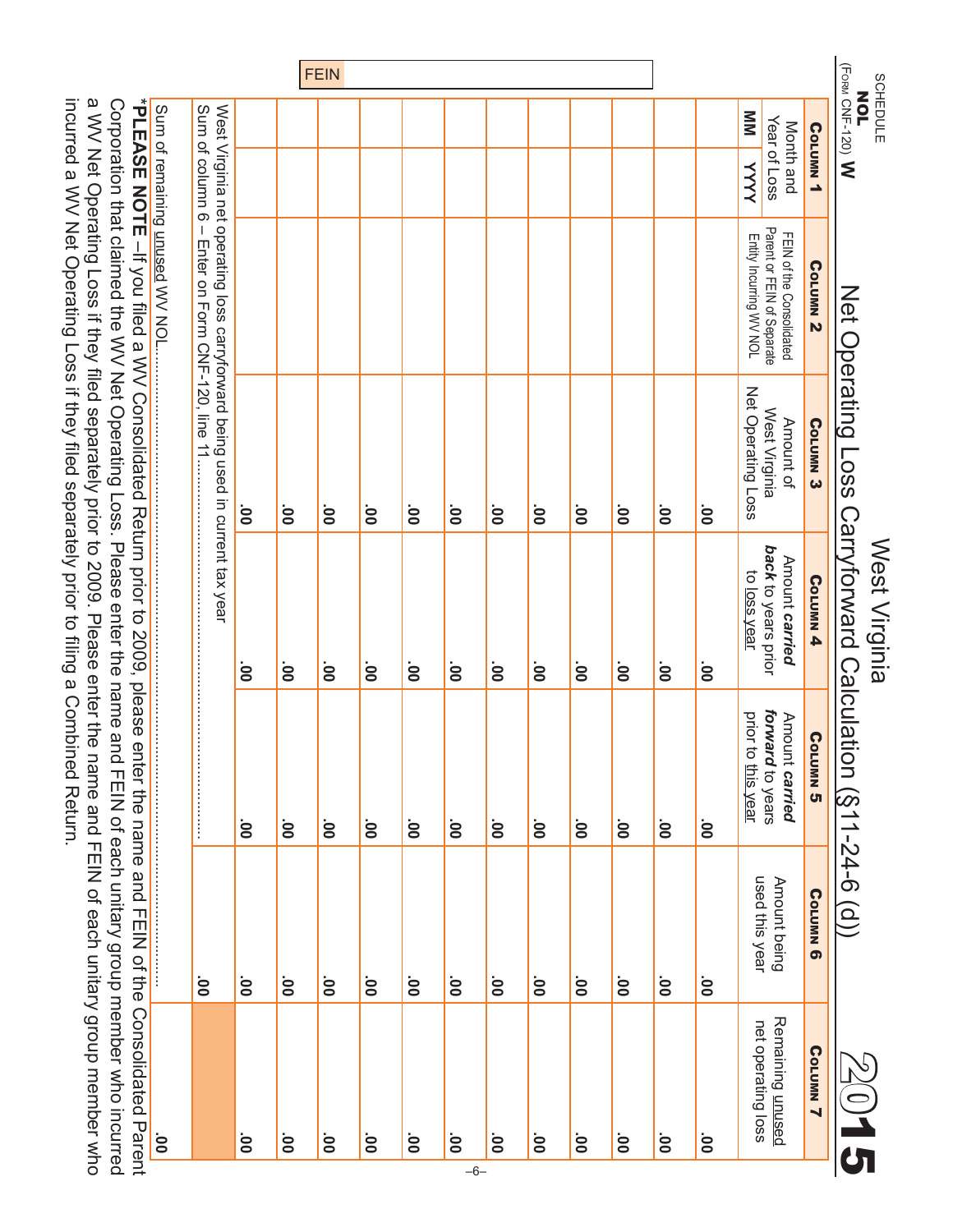## **CNF-120APT REV 7-15 W**

# Allocation and Apportionment for Multistate Businesses  $2015$



FEIN

This form is used by corporations that are subject to tax in more than one state to allocate and apportion their income and/or capital to the State of West Virginia. Complete and attach to Form CNF-120. See instructions for information on APT Schedules A1, A2, and B, Part 1, 2, & 3.

| <b>APT SCHEDULE A1 EVERYWHERE</b><br><b>ALLOCATION OF NONBUSINESS INCOME FOR MULTISTATE BUSINESSES (§11-24-7)</b> |                                 |                                                |                                          |  |  |
|-------------------------------------------------------------------------------------------------------------------|---------------------------------|------------------------------------------------|------------------------------------------|--|--|
| Types of allocable income                                                                                         | Column 1<br><b>GROSS INCOME</b> | Column <sub>2</sub><br><b>RELATED EXPENSES</b> | Column <sub>3</sub><br><b>NET INCOME</b> |  |  |
|                                                                                                                   | .00                             | .00                                            | .00                                      |  |  |
|                                                                                                                   | .00                             | .00                                            | .00                                      |  |  |
|                                                                                                                   | .00                             | .00                                            | .00                                      |  |  |
|                                                                                                                   | .00                             | .00                                            | .00                                      |  |  |
|                                                                                                                   | .00                             | .00                                            | .00                                      |  |  |
| 6. Patent/copyright royalties                                                                                     | .00                             | .00                                            | .00                                      |  |  |
| 7. Gain – sale of natural resources                                                                               | .00                             | .00                                            | .00                                      |  |  |
| 8. Nonbusiness income/loss – Sum of lines 1 through 7, of column 3. Enter total of Column on CNF-120, line 5      | .00                             |                                                |                                          |  |  |

| <b>APT SCHEDULE A2 WEST VIRGINIA</b><br><b>ALLOCATION OF NONBUSINESS INCOME FOR MULTISTATE BUSINESSES (§11-24-7)</b> |                                            |                                                |                               |  |  |
|----------------------------------------------------------------------------------------------------------------------|--------------------------------------------|------------------------------------------------|-------------------------------|--|--|
| Types of allocable income                                                                                            | Column <sub>1</sub><br><b>GROSS INCOME</b> | Column <sub>2</sub><br><b>RELATED EXPENSES</b> | Column 3<br><b>NET INCOME</b> |  |  |
|                                                                                                                      | .00                                        |                                                |                               |  |  |
|                                                                                                                      | .00                                        |                                                |                               |  |  |
| 3. Capital gains/losses                                                                                              | .00                                        |                                                |                               |  |  |
|                                                                                                                      | .00                                        |                                                |                               |  |  |
|                                                                                                                      | .00                                        |                                                |                               |  |  |
| 6. Patent/copyright royalties                                                                                        | .00                                        |                                                |                               |  |  |
| 7. Gain – sale of natural resources                                                                                  | .00                                        | .00                                            | .00                           |  |  |
|                                                                                                                      | .00                                        |                                                |                               |  |  |
|                                                                                                                      | .00                                        |                                                |                               |  |  |
|                                                                                                                      | .00                                        |                                                |                               |  |  |
|                                                                                                                      |                                            | .00                                            |                               |  |  |
| 12. Net nonbusiness income/loss allocated to West Virginia (sum of lines 8 through 11, column 3. Enter on            | .00                                        |                                                |                               |  |  |

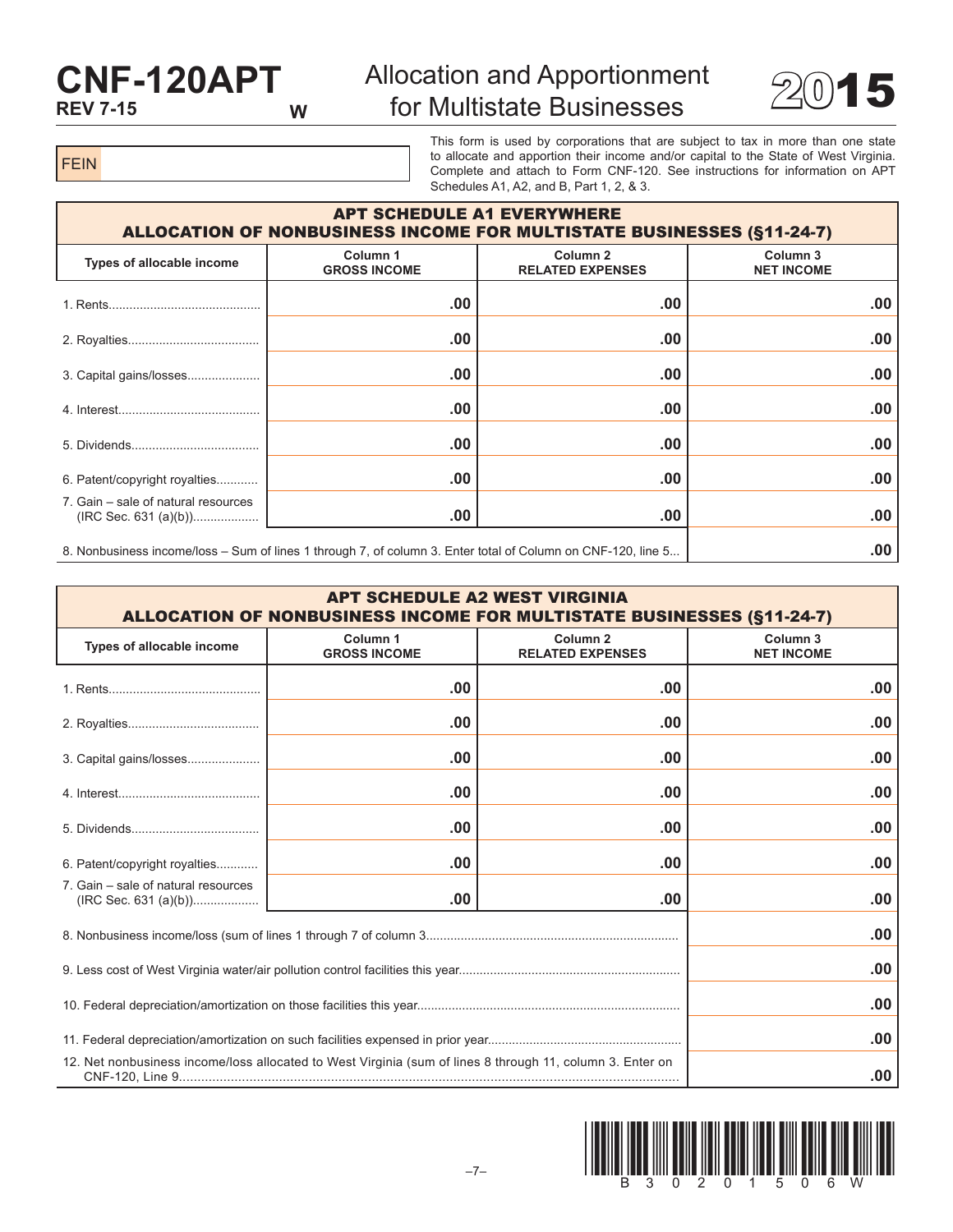FEIN

W

### (Form CNF-120APT) FAILURE TO COMPLETE CNF-120APT, SCHEDULE B WILL RESULT IN 100% APPORTIONMENT TO WEST VIRGINIA

| <b>APT SCHEDULE B</b><br><b>APPORTIONMENT FACTORS FOR MULTISTATE BUSINESS (§11-24-7)</b>                                                                                                                                          |                                  |                               |                                                |  |  |  |
|-----------------------------------------------------------------------------------------------------------------------------------------------------------------------------------------------------------------------------------|----------------------------------|-------------------------------|------------------------------------------------|--|--|--|
| <b>PART 1 - REGULAR FACTOR</b>                                                                                                                                                                                                    |                                  |                               |                                                |  |  |  |
| LINES 1 & 2: Divide Column 1 by Column 2 and enter six (6) digit decimal in column 3.<br>LINE 5: Column 1 – Enter line 3. Column 2 – line 3 less line 4. Divide column 1 by column 2 and enter six (6) digit decimal in column 3. |                                  |                               |                                                |  |  |  |
|                                                                                                                                                                                                                                   | Column 1<br><b>West Virginia</b> | Column 2<br><b>Everywhere</b> | Column 3<br><b>Decimal Fraction (6 digits)</b> |  |  |  |
|                                                                                                                                                                                                                                   | .00.                             | .00                           |                                                |  |  |  |
|                                                                                                                                                                                                                                   | .00                              | .00                           |                                                |  |  |  |
|                                                                                                                                                                                                                                   | .00                              | .00                           |                                                |  |  |  |
| 4. Sales to purchasers in a state<br>where you are not taxable                                                                                                                                                                    |                                  | .00                           |                                                |  |  |  |
|                                                                                                                                                                                                                                   | .00.                             | .00.                          |                                                |  |  |  |
| 6. Adjusted Sales (enter line 5 again)                                                                                                                                                                                            | .00                              | .00                           |                                                |  |  |  |
|                                                                                                                                                                                                                                   |                                  |                               |                                                |  |  |  |
| 8. APPORTIONMENT FACTOR – Line 7 divided by the number 4, reduced by the number of factors showing<br>zero in column 2, lines 1, 2, 5, and 6. Enter six (6) digits after the decimal. Enter on Form CNF-120, line 7               |                                  |                               |                                                |  |  |  |

|                                                                                                                                                     | <b>PART 2 - MOTOR CARRIER FACTOR (§11-24-7a)</b><br>VEHICLE MILEAGE - Use for Corporate Income Tax ONLY. Use Part 1 for Business Capital calculation. Enter column 3 on Form CNF-120 line 7. |                                                |  |  |  |  |
|-----------------------------------------------------------------------------------------------------------------------------------------------------|----------------------------------------------------------------------------------------------------------------------------------------------------------------------------------------------|------------------------------------------------|--|--|--|--|
| Column 1<br><b>West Virginia</b>                                                                                                                    | Column <sub>2</sub><br>Everywhere                                                                                                                                                            | Column 3<br><b>Decimal Fraction (6 digits)</b> |  |  |  |  |
|                                                                                                                                                     |                                                                                                                                                                                              |                                                |  |  |  |  |
| <b>PART 3 - FINANCIAL ORGANIZATION FACTOR (§11-24-7b)</b><br>GROSS RECEIPTS - Enter Column 3 on CNF-120, line 7 and on CNF-120 Schedule A, Line 11. |                                                                                                                                                                                              |                                                |  |  |  |  |
| Column 1<br><b>West Virginia</b>                                                                                                                    | Column <sub>2</sub><br>Everywhere                                                                                                                                                            | Column 3<br><b>Decimal Fraction (6 digits)</b> |  |  |  |  |
| .00                                                                                                                                                 | .00                                                                                                                                                                                          |                                                |  |  |  |  |

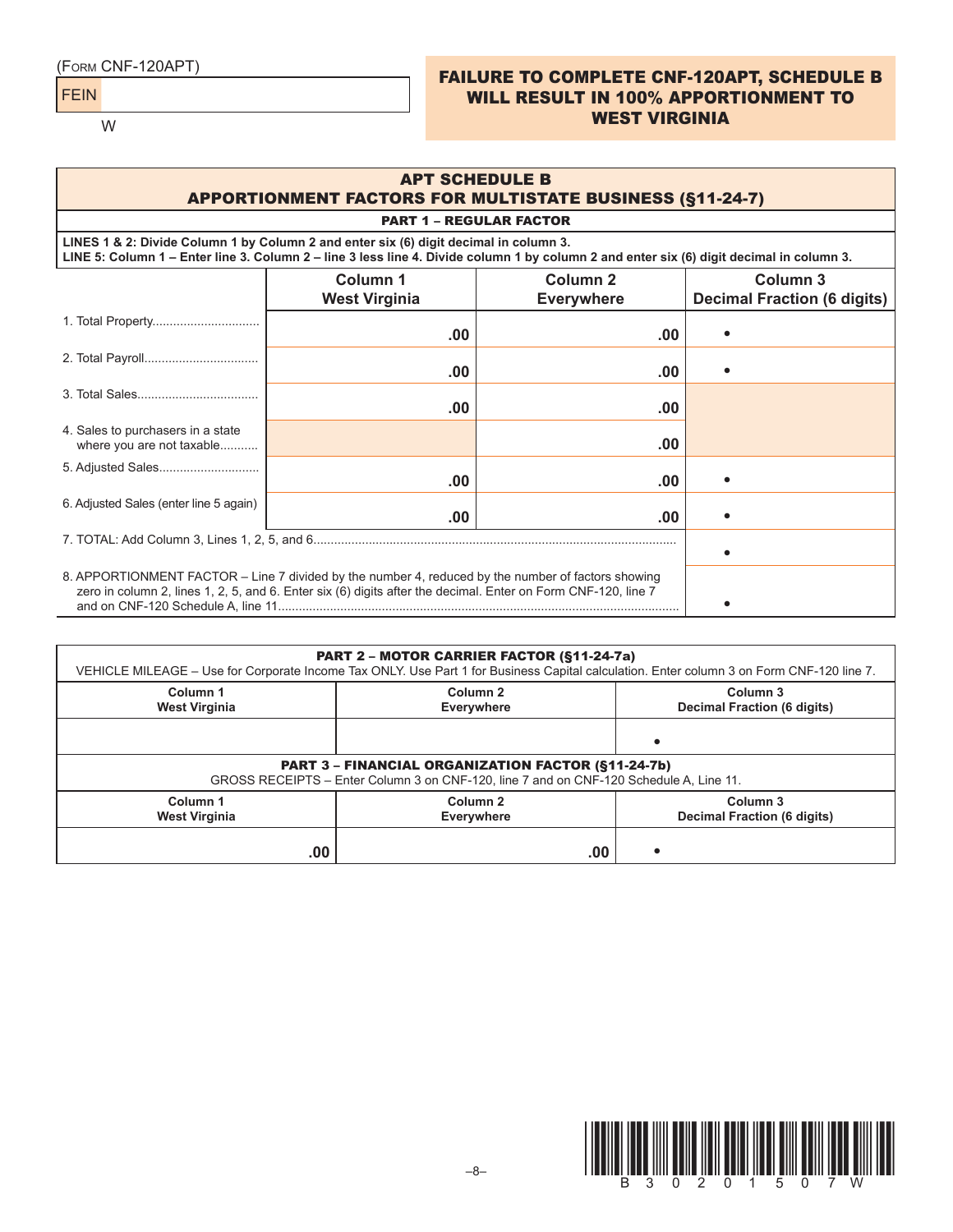# **CNF-120TC REV 7-15 W**

Summary of Corporation Net Income Tax Credits  $(2)(0)$  5

### NAME FEIN AND RESERVE THE SERVE THAT IS A REPORT OF THE SERVE THAT IS A REPORT OF THE SERVE THAT IS A REPORT OF THE SERVE THAT IS A REPORT OF THE SERVE THAT IS A REPORT OF THE SERVE THAT IS A REPORT OF THE SERVE THAT IS A

This form is used by corporations to summarize the tax credits that they claim against their Corporation Net Income Tax liability. In addition to completing this summary form, each tax credit has a schedule or form that is used to determine the amount of credit that can be claimed. **Both this summary form and the appropriate credit calculation schedule(s) or form(s) must be attached to your return in order to claim a tax credit**. **If you are claiming the Neighborhood Investment Program Credit you are no longer required to enclose the WV/NIPA-2 credit schedule with your return. You must maintain the schedule in your files.**

| <b>TAX CREDITS</b><br>THE TOTAL AMOUNT OF CREDIT<br>CANNOT EXCEED THE TAX LIABILITY FOR THAT TAX | <b>COLUMN1</b><br>CREDIT CALCULATED ON<br>APPROPRIATE SCHEDULE | <b>COLUMN 2</b><br><b>CREDIT USED</b> |
|--------------------------------------------------------------------------------------------------|----------------------------------------------------------------|---------------------------------------|
| 1. Strategic Research and Development Tax Credit (§11-13R) -                                     | .00.                                                           | .00                                   |
| 2. Economic Opportunity Tax Credit (§11-13Q)                                                     | .00                                                            | .00                                   |
| 3. Manufacturing Investment Tax Credit (§11-13S) -                                               | .00                                                            | .00                                   |
| 4. Historic Rehabilitated Buildings Investment Credit (§11-24-23a) -                             | .00                                                            | .00                                   |
| 5. West Virginia Neighborhood Investment Program Credit (§11-13J) -                              | .00                                                            | .00                                   |
| 6. Environmental Agricultural Equipment Tax Credit (§11-13K) -                                   | .00                                                            | .00                                   |
| 7. Electric, Gas, and Water Utilities Rate Reduction Credit                                      | .00                                                            | .00                                   |
| 8. Telephone Utilities Rate Reduction Credit (§11-24-11a) -                                      | .00                                                            | .00                                   |
| 9. West Virginia Military Incentive Credit (§11-24-12) - Schedule J                              | .00                                                            | .00                                   |
| 10. Credit for utility taxpayers with net operating loss carryovers                              | .00                                                            | .00                                   |
| 11. Apprentice Training Tax Credit (§11-13w) - Schedule WV/ATTC-1                                | .00                                                            | .00                                   |
| 12. Film Industry Tax Credit (§11-13x) - Schedule WVFIIA-TCS                                     | .00                                                            | .00                                   |
| 13. Manufacturing Property Tax Adjustment Credit (§11-13Y) -                                     | .00                                                            | .00                                   |
| 14. Financial Organization Transition Credit (§11-24-9b) -                                       | .00                                                            | .00                                   |
| 15. Alternative Fuel Tax Credit (§11-6D) Schedule AFTC-1                                         | .00                                                            | .00                                   |

Continued on the next page. . .

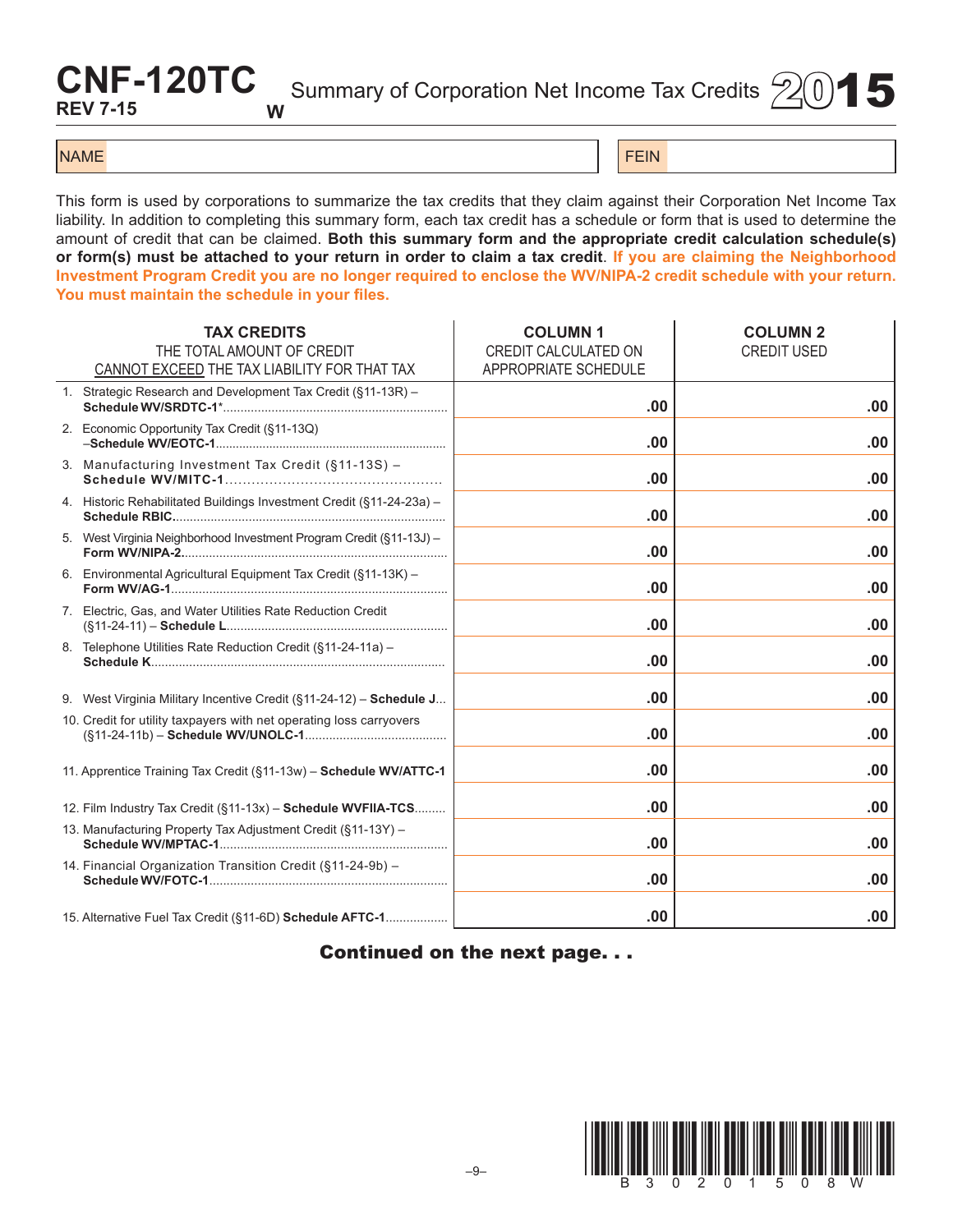| <b>NAME</b>                  | <b>FEIN</b>                                                    |                                       |
|------------------------------|----------------------------------------------------------------|---------------------------------------|
| Continued from previous page | <b>COLUMN1</b><br>CREDIT CALCULATED ON<br>ADDOODDIATE COUEDULE | <b>COLUMN 2</b><br><b>CREDIT USED</b> |

- 16. Commercial Patent Incentives Tax Credits (§11-13AA) **Schedule CPITC-1**....................................................................... **.00 .00**
- 17. Innovative Mine Safety Technology Tax Credit (§11-13BB) **Schedule IMSTTC-1**..................................................................... **.00 .00**

18. TOTAL CREDITS – Add lines 1 through 17..................................... **.00 .00**

|                      | <b>COLUMN 1</b><br>CREDIT CALCULATED ON<br>APPROPRIATE SCHEDULE | <b>COLUMN 2</b><br><b>CREDIT USED</b>             |
|----------------------|-----------------------------------------------------------------|---------------------------------------------------|
| . .                  | .00                                                             | .00                                               |
| $\ddot{\phantom{0}}$ | .00                                                             | .00                                               |
|                      | .00                                                             | .00                                               |
|                      |                                                                 | <b>Enter on line 17 of</b><br><b>Form CNF-120</b> |

### Attach this form and the appropriate computation schedules/forms and documentation to your return to support the credit claimed.

\* The Strategic Research and Development Tax Credit Act terminated on January 1, 2014, and no new credit is available to any taxpayer for any qualified investment or expenditure made on or after that date. Credits that have been approved prior to January 1, 2014 and unused balances carried forward for use in subsequent years remain eligible for claim until the credit is fully used.

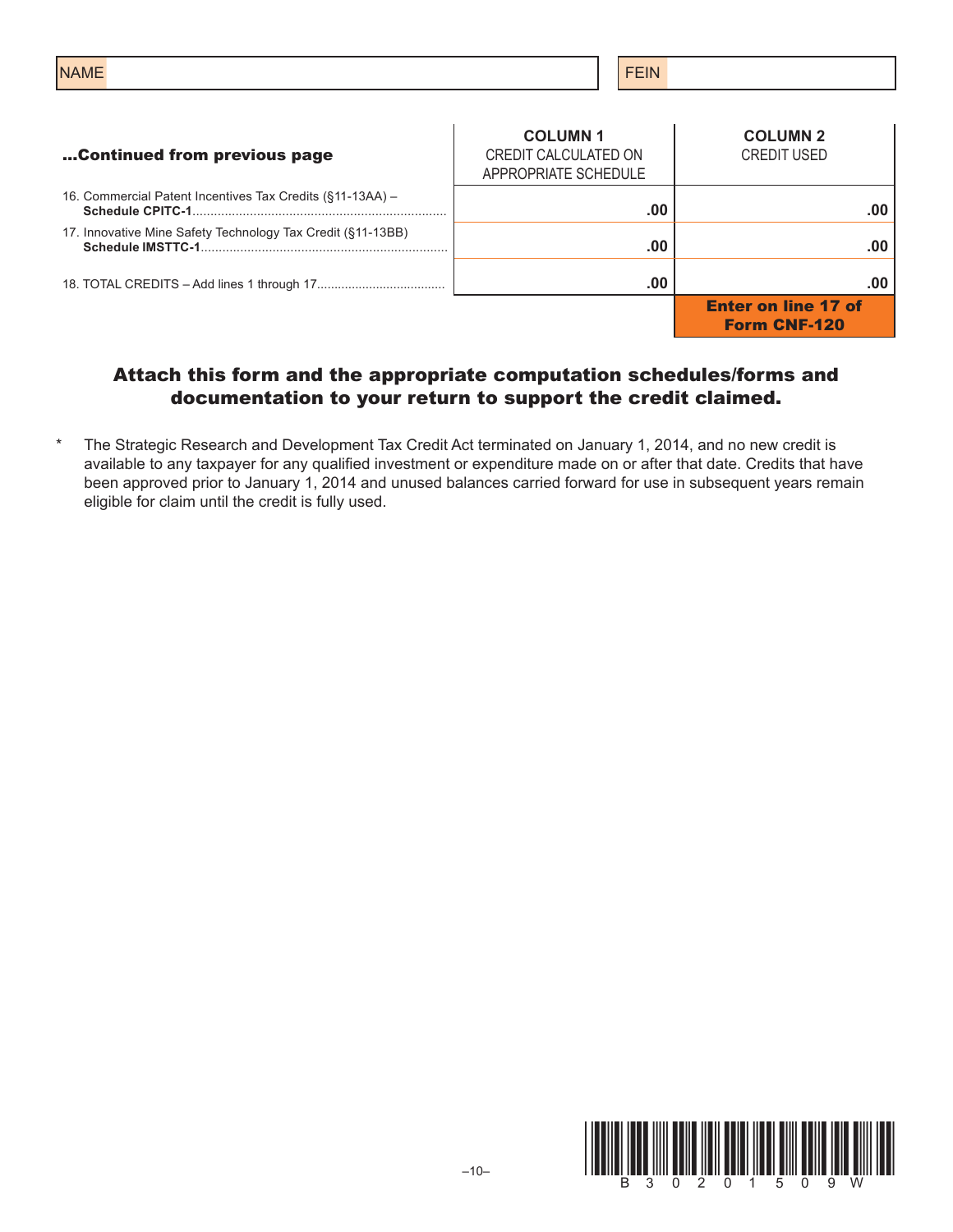# CNF-120W West Virginia Withholding – Credit Schedule 2015<br>REV. 7-15 W Corporation Net Income Tax **REV. 7-15 W**

**Do NOT send NRW-2's, K-1's, and/or 1099's with your return. Enter WV withholding information below.**

### **If the FEIN entered in the Taxpayer Information Box B is different from the FEIN of the Corporation filing this return, you** *MUST* **attach a statement of explanation.**

|                         | . .<br><b>BUSINESS NAME</b><br><b>SHOWN ON FORM</b><br><b>CNF-120</b> | <b>FEIN</b>                      |                                  |
|-------------------------|-----------------------------------------------------------------------|----------------------------------|----------------------------------|
|                         | A - Payer Information                                                 | B - Taxpayer Information         | C - WV Tax Withheld              |
|                         |                                                                       |                                  | .00                              |
|                         | Payer ID from 1099, K-1, and/or NRW-2                                 | Name                             | <b>WV WITHHOLDING</b>            |
| 1                       | Payer Name                                                            | <b>FEIN</b>                      | Check the appropriate box        |
|                         |                                                                       |                                  | 1099<br>$K-1$<br>NRW-2           |
|                         | Address                                                               | .00                              | Date tax year ending (MMYY)      |
|                         | City, State, ZIP                                                      | Income Subject to WV WITHHOLDING | <b>Enter WV withholding Only</b> |
|                         | A - Payer Information                                                 | B - Taxpayer Information         | C - WV Tax Withheld              |
|                         |                                                                       |                                  | .00                              |
|                         | Payer ID from 1099, K-1, and/or NRW-2                                 | Name                             | WV WITHHOLDING                   |
| $\overline{\mathbf{2}}$ | Payer Name                                                            | <b>FEIN</b>                      | Check the appropriate box        |
|                         |                                                                       |                                  | 1099<br>$K-1$<br>NRW-2           |
|                         | <b>Address</b>                                                        | .00                              | Date tax year ending (MMYY)      |
|                         |                                                                       |                                  |                                  |
|                         | City, State, ZIP                                                      | Income Subject to WV WITHHOLDING | <b>Enter WV withholding Only</b> |
|                         | A - Payer Information                                                 | B - Taxpayer Information         | C - WV Tax Withheld              |
|                         |                                                                       |                                  | .00                              |
|                         | Payer ID from 1099, K-1, and/or NRW-2                                 | Name                             | WV WITHHOLDING                   |
| 3                       |                                                                       |                                  | Check the appropriate box        |
|                         | Payer Name                                                            | <b>FEIN</b>                      | 1099<br>$K-1$<br>NRW-2           |
|                         | Address                                                               | .00                              | Date tax year ending (MMYY)      |
|                         | City, State, ZIP                                                      | Income Subject to WV WITHHOLDING | <b>Enter WV withholding Only</b> |
|                         | A - Payer Information                                                 | B - Taxpayer Information         | C - WV Tax Withheld              |
|                         |                                                                       |                                  | .00                              |
|                         | Payer ID from 1099, K-1, and/or NRW-2                                 | Name                             | WV WITHHOLDING                   |
| 4                       | Payer Name                                                            | <b>FEIN</b>                      | Check the appropriate box        |
|                         |                                                                       |                                  | $K-1$<br>1099<br>NRW-2           |
|                         | Address                                                               | .00                              | Date tax year ending (MMYY)      |

Total WV tax withheld from column C above.................................................... **.00**

**If you have WV withholding on multiple pages, add the totals and enter the GRAND total on line 21, Form CNF-120**

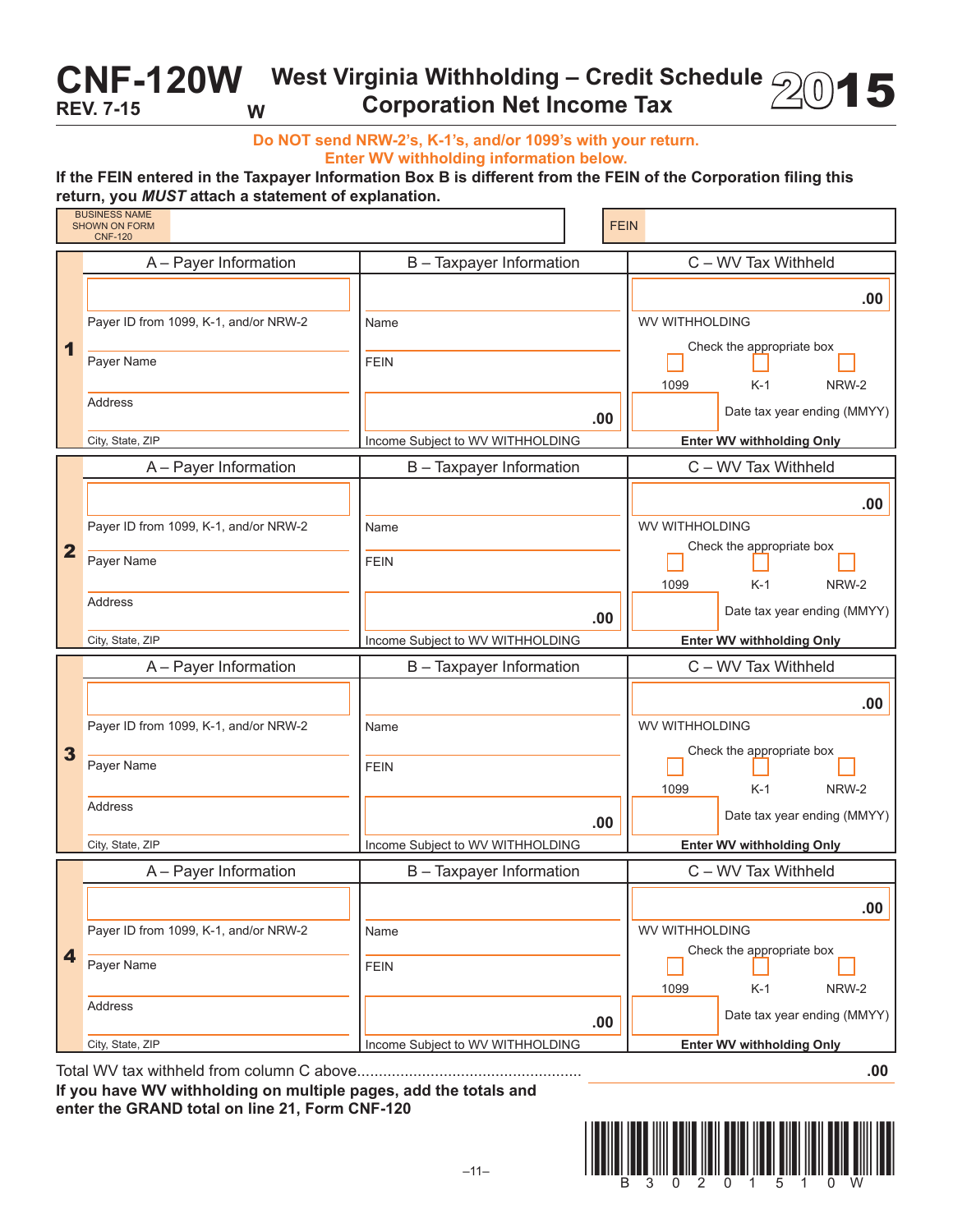# **CNF-120U REV. 7-15 W**

**Underpayment of Estimated Tax Penalty (WV Code §11-10-18a)** 2015



| <b>NAME</b>                                                                                                                                                     |  |                                                                                                                                                                   |                                            |     |                         | <b>FEIN</b>        |     |                     |     |
|-----------------------------------------------------------------------------------------------------------------------------------------------------------------|--|-------------------------------------------------------------------------------------------------------------------------------------------------------------------|--------------------------------------------|-----|-------------------------|--------------------|-----|---------------------|-----|
|                                                                                                                                                                 |  |                                                                                                                                                                   | PART I: All filers must complete this part |     |                         |                    |     |                     |     |
| .00.<br>1. Corporate Net Income Tax after credits (line 18 of Form CNF-120)<br>IF LINE 1 IS LESS THAN \$650, DO NOT COMPLETE LINES 2 OR 3. ENTER ZERO ON LINE 5 |  |                                                                                                                                                                   |                                            |     |                         |                    |     |                     |     |
|                                                                                                                                                                 |  |                                                                                                                                                                   |                                            | 2   |                         |                    |     | .00                 |     |
| 3<br>.00<br>3. Enter the income tax after credits from your 2014 return (see instructions)                                                                      |  |                                                                                                                                                                   |                                            |     |                         |                    |     |                     |     |
| 4                                                                                                                                                               |  |                                                                                                                                                                   |                                            |     |                         | .00                |     |                     |     |
|                                                                                                                                                                 |  |                                                                                                                                                                   |                                            |     | 5                       |                    |     |                     | .00 |
| REFER TO THE INSTRUCTIONS TO DETERMINE YOUR OPTIONS FOR CALCULATING THE UNDERPAYMENT PENALTY                                                                    |  | IF LINE 5 IS ZERO, DO NOT COMPLETE THIS FORM! YOU ARE NOT SUBJECT TO THE PENALTY.                                                                                 |                                            |     |                         |                    |     |                     |     |
| 6. Determine your penalty by completing Part II, Part III, and Part IV. Enter your penalty                                                                      |  |                                                                                                                                                                   |                                            |     | 6                       |                    |     |                     | .00 |
|                                                                                                                                                                 |  | If you are requesting a waiver of the penalty calculated, check here                                                                                              |                                            |     |                         |                    |     |                     |     |
|                                                                                                                                                                 |  | If you are using the ANNUALIZED INCOME WORKSHEET to compute your underpayment penalty, complete Part II                                                           |                                            |     |                         |                    |     |                     |     |
|                                                                                                                                                                 |  | PART II: ANNUALIZED INCOME INSTALLMENT (Multistate taxpayers use apportioned figures for lines 1 and 4)                                                           |                                            |     |                         |                    |     |                     |     |
|                                                                                                                                                                 |  | Column B: 3 months                                                                                                                                                |                                            |     | Column C: 6 months      |                    |     | Column D: 9 months  |     |
| 1. Enter WV taxable income for each period                                                                                                                      |  |                                                                                                                                                                   | .00                                        |     |                         | .00                |     |                     | .00 |
|                                                                                                                                                                 |  | 4                                                                                                                                                                 |                                            |     | $\overline{\mathbf{2}}$ |                    |     | 1.3333              |     |
|                                                                                                                                                                 |  |                                                                                                                                                                   | .00                                        |     |                         | .00                |     |                     | .00 |
|                                                                                                                                                                 |  | Column A: 3 months                                                                                                                                                | Column B: 5 months                         |     |                         | Column C: 8 months |     | Column D: 11 months |     |
| 4. Enter the WV taxable income<br>for each period                                                                                                               |  | .00                                                                                                                                                               |                                            | .00 |                         |                    | .00 |                     | .00 |
| 5. Annualization amounts                                                                                                                                        |  | 4                                                                                                                                                                 | 2.4                                        |     |                         | 1.5                |     | 1.09091             |     |
| 6. Multiply line 4 by line 5                                                                                                                                    |  | .00                                                                                                                                                               |                                            | .00 |                         |                    | .00 |                     | .00 |
|                                                                                                                                                                 |  | For line 7 of column A, enter the amount from line 6 of column A.<br>In columns B, C, & D, enter the smaller of the amounts in each column from line 3 or line 6. |                                            |     |                         |                    |     |                     |     |
| 7. Annualized taxable income                                                                                                                                    |  | .00                                                                                                                                                               |                                            | .00 |                         |                    | .00 |                     | .00 |
|                                                                                                                                                                 |  | .065                                                                                                                                                              | .065                                       |     |                         | .065               |     | .065                |     |
| 9. Annualized tax (multiply line 7                                                                                                                              |  | .00                                                                                                                                                               |                                            | .00 |                         |                    | .00 |                     | .00 |
| 10. Tax credits. Enter credits<br>from CNF-120 line 17 in                                                                                                       |  |                                                                                                                                                                   |                                            |     |                         |                    |     |                     |     |
| each column                                                                                                                                                     |  | .00                                                                                                                                                               |                                            | .00 |                         |                    | .00 |                     | .00 |
| 11. Subtract line 10 from line 9.<br>If zero or less, enter 0                                                                                                   |  | .00                                                                                                                                                               |                                            | .00 |                         |                    | .00 |                     | .00 |
| 12. Applicable percentage                                                                                                                                       |  | 0.225                                                                                                                                                             | 0.45                                       |     |                         | 0.675              |     | 0.9                 |     |
| 13. Multiply line 11 by line 12                                                                                                                                 |  | .00                                                                                                                                                               |                                            | .00 |                         |                    | .00 |                     | .00 |

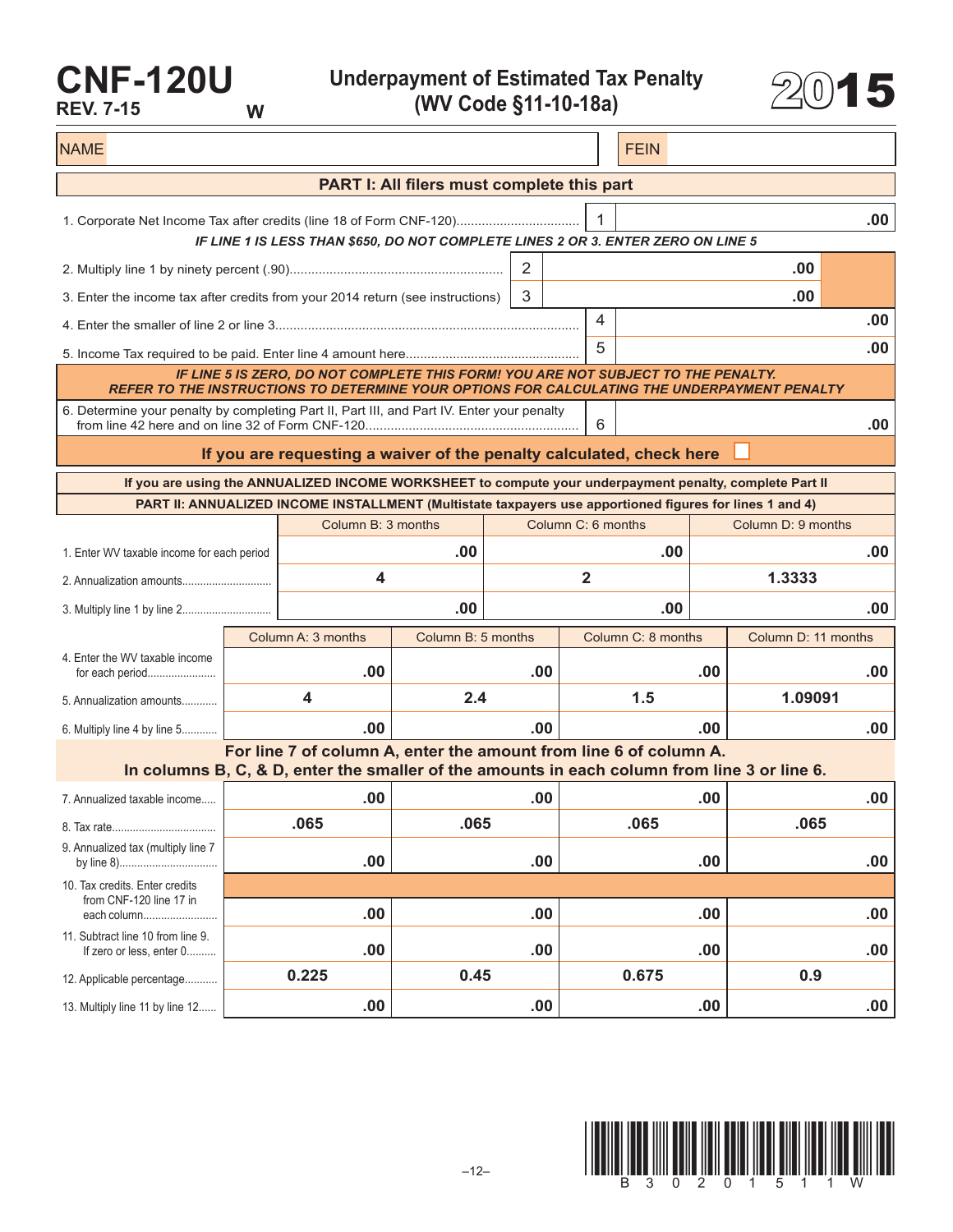| <b>CNF-120U</b>  |   |
|------------------|---|
| <b>REV. 7-15</b> | w |



### NAME FEIN AND RESERVE THE SERVE THAT IS A REPORT OF THE SERVE THAT IS A REPORT OF THE SERVE THAT IS A REPORT OF THE SERVE THAT IS A REPORT OF THE SERVE THAT IS A REPORT OF THE SERVE THAT IS A REPORT OF THE SERVE THAT IS A

# *COMPLETE LINES 14 THROUGH 20 FOR ONE COLUMN BEFORE GOING TO THE NEXT COLUMN* Column A Column B Column C Column D 14. Add the amounts in all previous columns of line 20........................... **.00 .00 .00** 15. Subtract line 14 from line 13. If zero or less, enter 0......................... **.00 .00 .00 .00** 16. Enter 1/4 of Part I, line 4 in each column........................................... **.00 .00 .00 .00** 17. Enter the amount from line 19 of the previous column of this worksheet.......................................................................................... **.00 .00 .00** 18. Add lines 16 and 17........................................................................... **.00 .00 .00 .00** 19. Subtract line 15 from line 18. If zero or less, enter 0.......................... **.00 .00 .00** 20. Required Installment. Enter the smaller of line 15 or line 18.............. **.00 .00 .00 .00**

| <b>PART III: Calculate the Underpayment</b>                                                                                                                    |                 |                                                                                    |                 |                 |  |  |
|----------------------------------------------------------------------------------------------------------------------------------------------------------------|-----------------|------------------------------------------------------------------------------------|-----------------|-----------------|--|--|
|                                                                                                                                                                | <b>Column A</b> | <b>Column B</b>                                                                    | <b>Column C</b> | <b>Column D</b> |  |  |
| 21. Installment Due Dates: Enter in columns A – D the<br>15th day of the 4th, 6th, 9th, and 12th months of                                                     |                 |                                                                                    |                 |                 |  |  |
| 22. If you are using the annualized method, enter the<br>amounts from line 20; otherwise 1/4 of Part I, line                                                   | .00             | .00                                                                                | $.00 \,$        | .00             |  |  |
| 23. Estimated payments (see instructions). If line 23<br>is greater than or equal to line 22 for all columns,<br>stop here, you are not subject to the penalty | .00             | .00                                                                                | .00             | .00             |  |  |
|                                                                                                                                                                |                 | <b>COMPLETE LINES 24 THROUGH 30 FOR ONE COLUMN BEFORE GOING TO THE NEXT COLUMN</b> |                 |                 |  |  |
| 24. Enter the amount, if any, from line 30 of the                                                                                                              |                 | .00                                                                                | $.00 \,$        | .00             |  |  |
|                                                                                                                                                                |                 | .00                                                                                | .00             | .00             |  |  |
| 26. Add lines 28 and 29 of the previous column                                                                                                                 |                 | .00                                                                                | .00             | .00             |  |  |
| 27. In column A enter the value from line 23. In<br>columns B - D, subtract line 26 from line 25. If                                                           | .00             | .00                                                                                | .00             | .00             |  |  |
| 28. If line 27 is zero, subtract line 25 from line 26;                                                                                                         |                 | .00                                                                                | .00             |                 |  |  |
| 29. UNDERPAYMENT: If line 22 is equal to or more<br>than line 27, subtract line 27 from line 22. Enter<br>the result here and go to line 24 of the next        | .00             | .00                                                                                | .00             | .00             |  |  |
| 30. OVERPAYMENT: If line 27 is more than line 22.<br>subtract line 22 from line 27. Enter the result here<br>and go to line 24 of the next column              | .00             | .00                                                                                | .00             | .00             |  |  |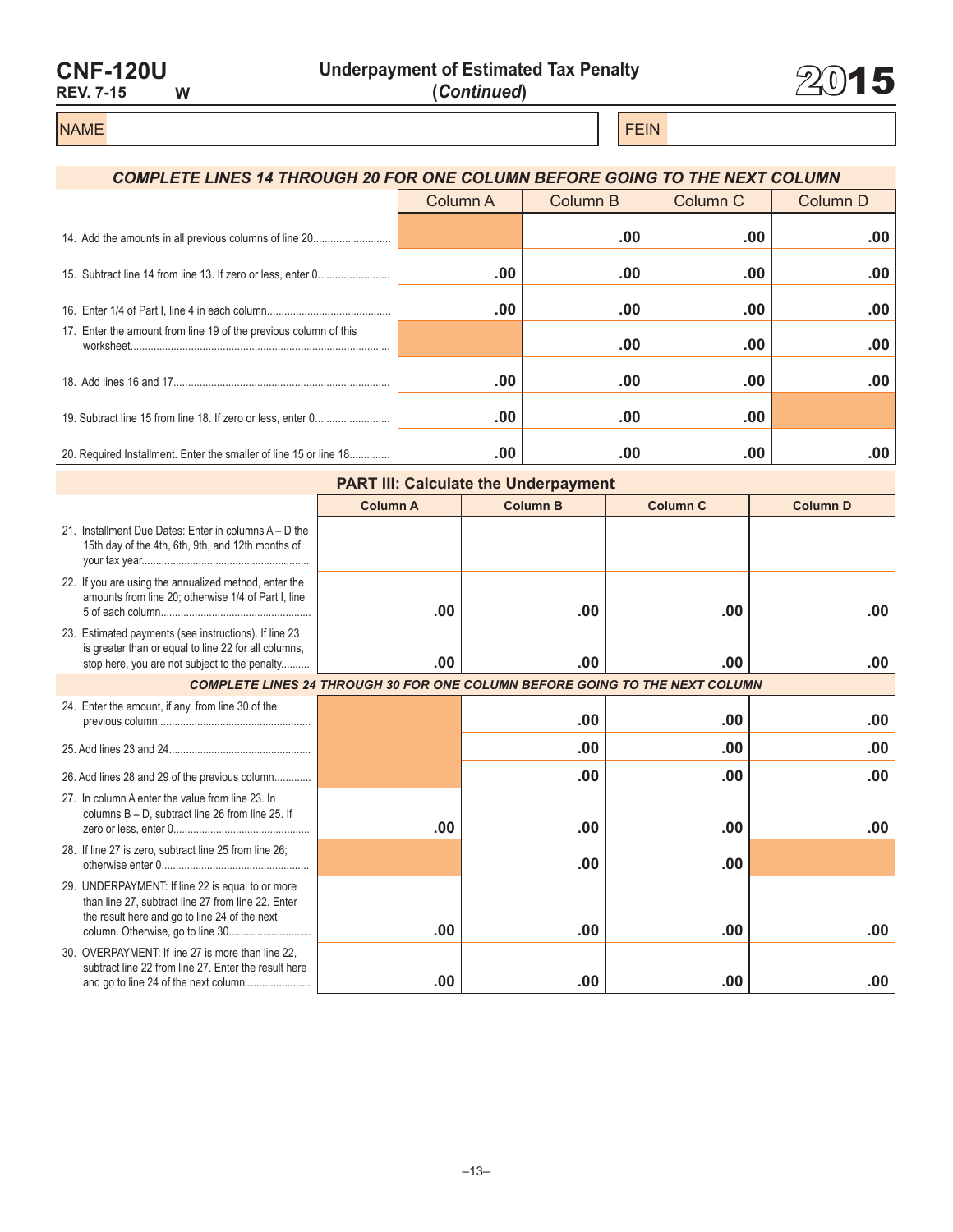**CNF-120U**

**REV. 7-15 W**

**Underpayment of Estimated Tax Penalty (***Continued***)** 2015



| <b>NAME</b>                                                                                                 |     |     | <b>FEIN</b> |     |  |  |  |
|-------------------------------------------------------------------------------------------------------------|-----|-----|-------------|-----|--|--|--|
| <b>PART IV: Calculate the Penalty</b>                                                                       |     |     |             |     |  |  |  |
| 31. Enter the date of the installment payment or<br>the unextended due date of your annual return,          |     |     |             |     |  |  |  |
| 32. Enter the number of days from the due date of the<br>installment on Part III, line 21 to the date shown |     |     |             |     |  |  |  |
| 33. Enter the number of days on line 32 before 7/1/15.                                                      |     |     |             |     |  |  |  |
| 34. Enter the number of days on line 32 after 6/30/15                                                       |     |     |             |     |  |  |  |
| 35. Enter the number of days on line 32 after 12/31/15                                                      |     |     |             |     |  |  |  |
| 36. Enter the number of days on line 32 after 6/30/16                                                       |     |     |             |     |  |  |  |
| 37. Underpayment on Part III, Line 29 x (number of                                                          | .00 | .00 | .00         | .00 |  |  |  |
| 38. Underpayment on Part III, Line 29 x (number of                                                          | .00 | .00 | .00         | .00 |  |  |  |
| 39. Underpayment on Part III, Line 29 x (number of                                                          | .00 | .00 | .00         | .00 |  |  |  |
| 40. Underpayment on Part III, Line 29 x (number of                                                          | .00 | .00 | .00         | .00 |  |  |  |
|                                                                                                             | .00 | .00 | .00         | .00 |  |  |  |
|                                                                                                             |     |     |             | .00 |  |  |  |

**\*See instructions to determine rates in effect for these periods.**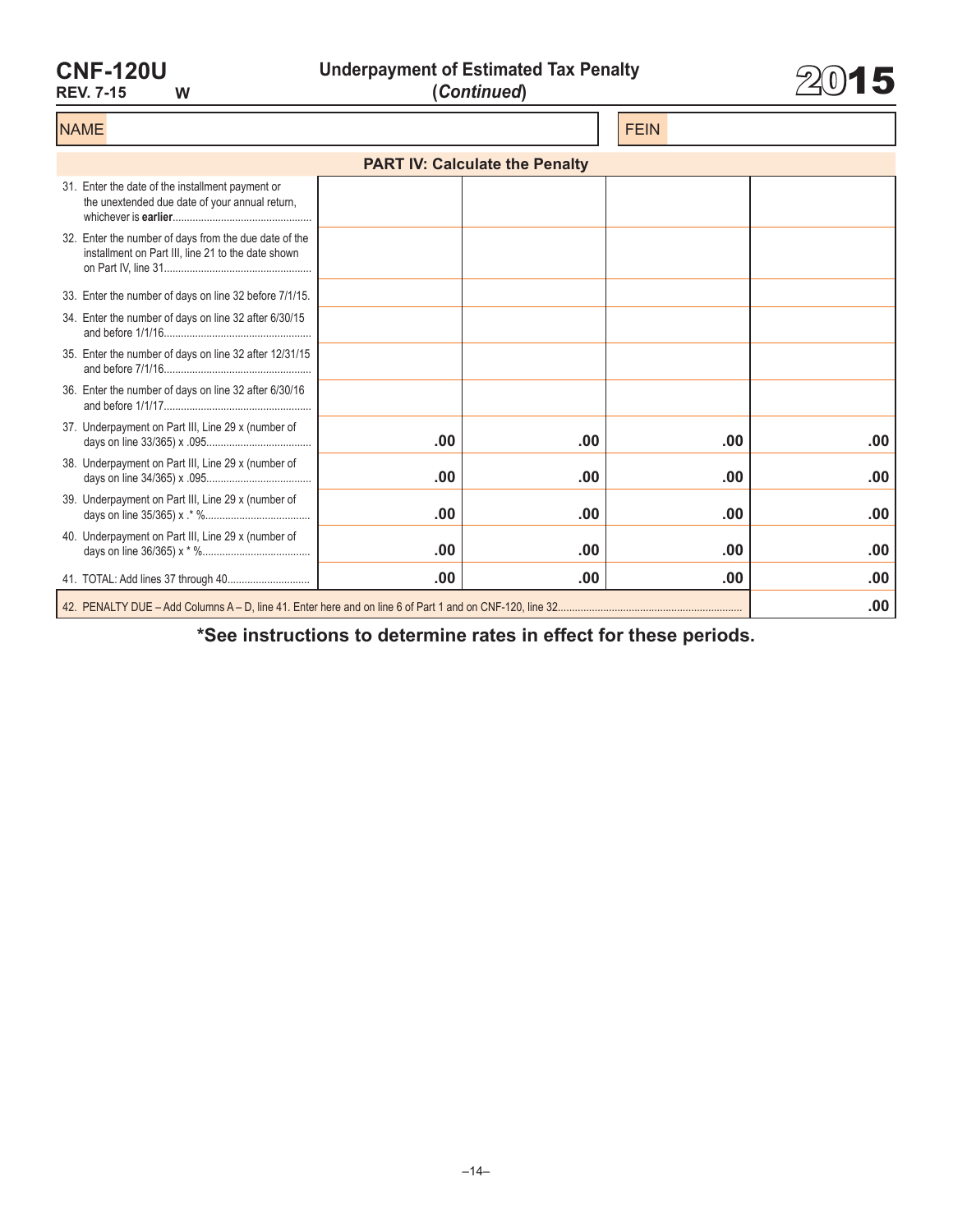# **CNF-120EXT REV. 7-15**



| <b>FEIN</b>                     |                                                     |           |                 |                | <b>EXTENDED DUE DATE</b>  |                    |                                                                                        |            |             |
|---------------------------------|-----------------------------------------------------|-----------|-----------------|----------------|---------------------------|--------------------|----------------------------------------------------------------------------------------|------------|-------------|
|                                 |                                                     |           | <b>TAX YEAR</b> |                |                           |                    |                                                                                        |            |             |
| <b>BEGINNING</b>                |                                                     |           |                 | <b>ENDING</b>  |                           |                    |                                                                                        |            |             |
|                                 | MM                                                  | <b>DD</b> | <b>YYYY</b>     |                |                           | MМ                 | <b>DD</b>                                                                              |            | <b>YYYY</b> |
|                                 | <b>BUSINESS NAME AND ADDRESS</b>                    |           |                 |                |                           | <b>CORPORATION</b> | <b>TYPE OF BUSINESS</b><br>(CHECK ONLY ONE)                                            |            |             |
|                                 |                                                     |           |                 |                |                           | <b>NONPROFIT</b>   |                                                                                        |            |             |
|                                 |                                                     |           |                 |                | year?                     |                    | Has form 7004 or 8868 been filed with the<br>Internal Revenue Service for this taxable |            |             |
|                                 |                                                     |           |                 |                |                           | <b>NO</b>          |                                                                                        | <b>YES</b> |             |
| <b>Contact</b><br><b>Person</b> |                                                     |           |                 |                | <b>Contact</b><br>Phone # |                    |                                                                                        |            |             |
|                                 | 1. Tentative West Virginia Corporate Net Income Tax |           |                 |                |                           |                    |                                                                                        |            | .00         |
|                                 |                                                     |           |                 | $\overline{2}$ |                           |                    |                                                                                        |            | .00         |
|                                 |                                                     |           |                 | 3              |                           |                    |                                                                                        |            | .00         |
|                                 |                                                     |           |                 | $\overline{4}$ |                           |                    |                                                                                        |            | .00         |

**NOTE**: This form is to be used for making an extension Corporation Net Income Tax Payment and is not a substitute for filing of the actual annual return (Form CNF-120). **An extension of time for filing does not extend the time for payment.** To avoid interest and additions to tax for late payment, use this return to make a tentative payment pending the filing of your annual return.

**WHO MAY FILE**: Any taxpayer who expects to owe West Virginia Corporation Net Income Tax for the taxable year, and needs an extension of time to file their West Virginia return. If you do not expect to owe West Virginia Corporation Net Income Tax and you have filed a Federal Extension Form 7004 and/or 8868, you are not required to file the CNF-120EXT.

**WHEN TO FILE**: **Corporations** are to file on or before the fifteenth day of the third month following the close of the taxable year. **Tax exempt organizations with unrelated business income** are to file on or before the fifteenth day of the fifth month following the close of the taxable year.

**CLAIMING OF EXTENSION PAYMENT**: An extension payment made by filing Form CNF-120EXT must be claimed on line 20 of your annual return (Form CNF-120).

**DO NOT SEND A COPY OF YOUR FEDERAL FORM 7004 OR 8868 WITH THIS RETURN. Instead, attach it to your annual return and enter the extended due date on your CNF-120, page 1.**

Make check payable and remit to: **West Virginia State Tax Department Tax Account Administration Division PO Box 1202**

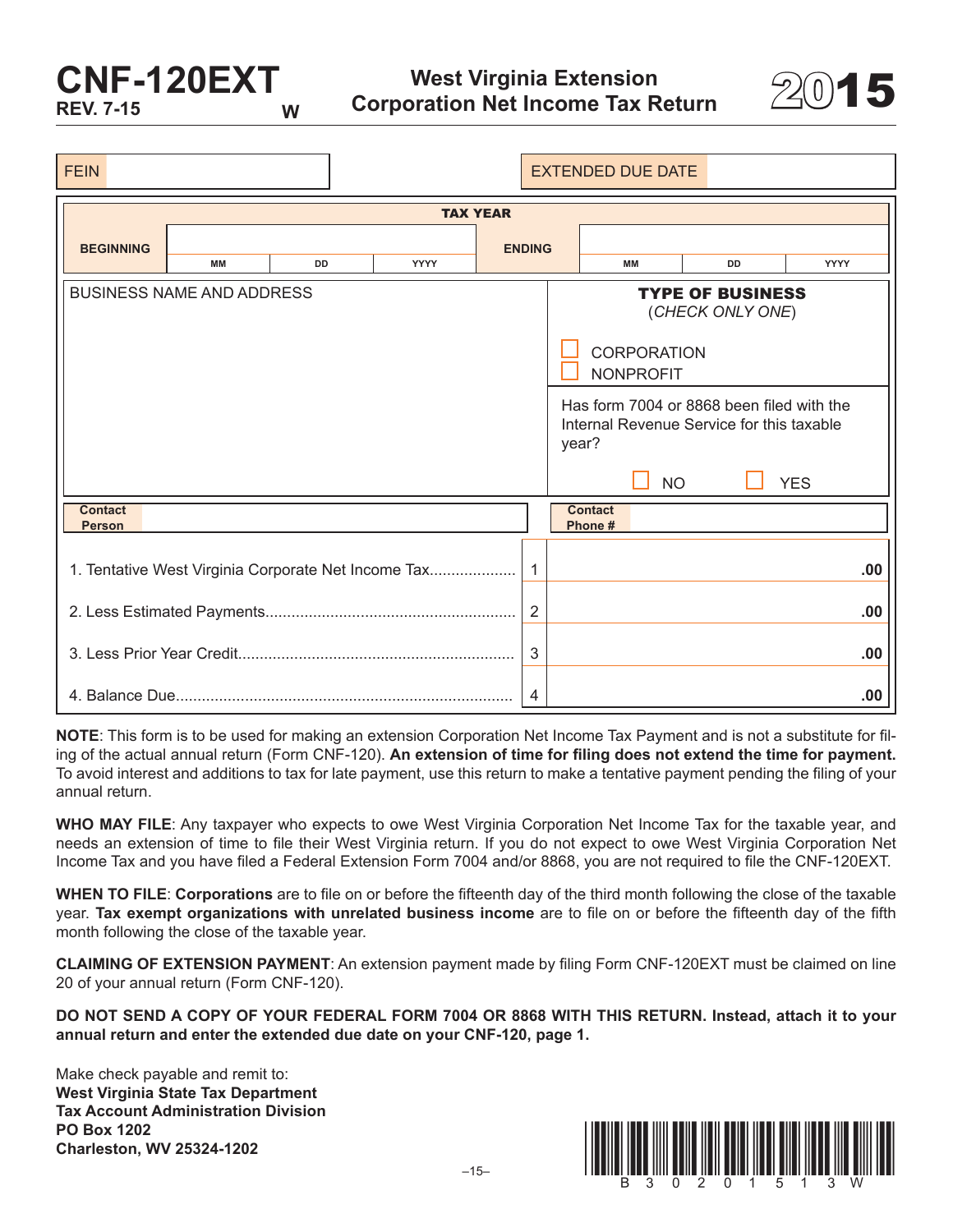| SCHEDULE |  |
|----------|--|
| UB-1     |  |

List of Members in Unitary Combined Group

UB-1<br>
UB-1<br>  $\frac{UB}{(FORM CNF-120)}$  W (Only use the UB forms & schedules when filing a combined report)  $2015$ 

NAME FEIN AND RESERVE THE SERVE THAT IS A REPORT OF THE SERVE THAT IS A REPORT OF THE SERVE THAT IS A REPORT OF THE SERVE THAT IS A REPORT OF THE SERVE THAT IS A REPORT OF THE SERVE THAT IS A REPORT OF THE SERVE THAT IS A

| Common year ending for the unitary business group: |  |
|----------------------------------------------------|--|
|----------------------------------------------------|--|

MM DD YYYY

|           | <b>List all members</b> (See specific Instructions) |             |           |             |                                        |  |  |
|-----------|-----------------------------------------------------|-------------|-----------|-------------|----------------------------------------|--|--|
| Group #   | <b>Name</b>                                         | <b>FEIN</b> |           | Year ending | <b>Total Payments &amp; Prior Year</b> |  |  |
| $(1 - 3)$ |                                                     |             | <b>MM</b> | <b>YYYY</b> | <b>Credits</b>                         |  |  |
|           |                                                     |             |           |             | .00.                                   |  |  |
|           |                                                     |             |           |             | .00                                    |  |  |
|           |                                                     |             |           |             | .00                                    |  |  |
|           |                                                     |             |           |             | .00                                    |  |  |
|           |                                                     |             |           |             | ${\bf .00}$                            |  |  |
|           |                                                     |             |           |             | .00                                    |  |  |
|           |                                                     |             |           |             | .00                                    |  |  |
|           |                                                     |             |           |             | .00                                    |  |  |
|           |                                                     |             |           |             | ${\bf .00}$                            |  |  |
|           |                                                     |             |           |             | .00                                    |  |  |
|           |                                                     |             |           |             | .00                                    |  |  |
|           |                                                     |             |           |             | .00                                    |  |  |
|           |                                                     |             |           |             | ${\bf .00}$                            |  |  |
|           |                                                     |             |           |             | .00                                    |  |  |
|           |                                                     |             |           |             | .00                                    |  |  |
|           |                                                     |             |           |             | .00                                    |  |  |
|           |                                                     |             |           |             | ${\bf .00}$                            |  |  |
|           |                                                     |             |           |             | .00                                    |  |  |
|           |                                                     |             |           |             | .00                                    |  |  |
|           |                                                     |             |           |             | .00                                    |  |  |
|           |                                                     |             |           |             | .00                                    |  |  |
|           |                                                     |             |           |             | .00                                    |  |  |
|           |                                                     |             |           |             | .00                                    |  |  |
|           |                                                     |             |           |             | .00                                    |  |  |
|           |                                                     |             |           |             | 00.                                    |  |  |
|           |                                                     |             |           |             | .00                                    |  |  |
|           |                                                     |             |           |             | .00.                                   |  |  |
|           |                                                     |             |           |             | .00                                    |  |  |
|           |                                                     |             |           |             | .00.                                   |  |  |
|           |                                                     |             |           |             | .00                                    |  |  |
|           |                                                     |             |           |             | .00.                                   |  |  |
|           |                                                     |             |           |             |                                        |  |  |

### NOTE: After completing this schedule, see Schedule UB Instructions for Completing Form CNF-120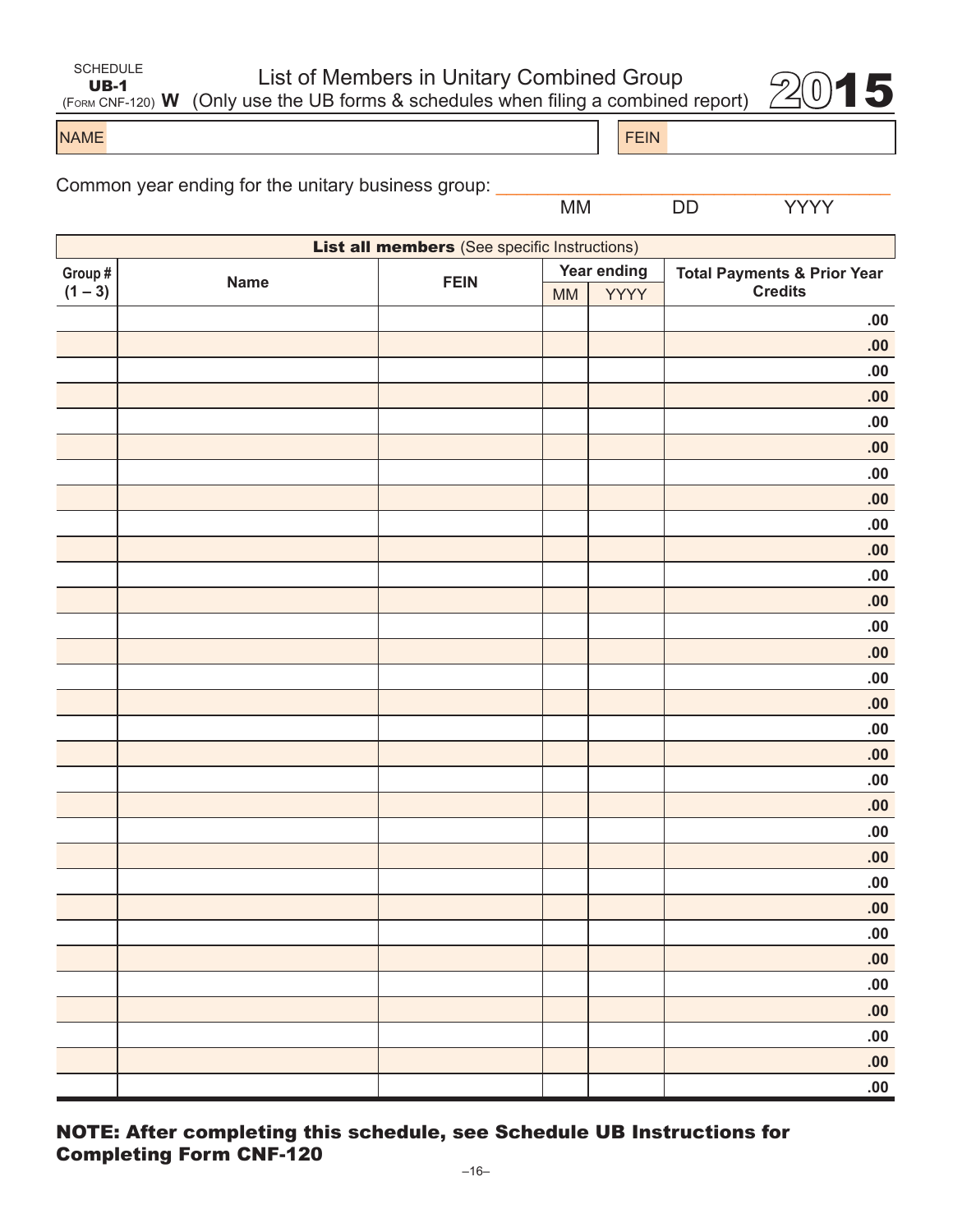| <b>SCHEDULE</b>          |  |
|--------------------------|--|
| UB-2                     |  |
| (FORM CNF-120) ${\sf W}$ |  |

# Calculation of WV Business Capital for Combined Group  $2015$



### NAME FEIN AND RESERVE THE SERVE THAT IS A REPORT OF THE SERVE THAT IS A REPORT OF THE SERVE THAT IS A REPORT OF THE SERVE THAT IS A REPORT OF THE SERVE THAT IS A REPORT OF THE SERVE THAT IS A REPORT OF THE SERVE THAT IS A GROUP 1 Regular Entities GROUP 2 Motor Carriers GROUP 3 Financial organizations **DOLLAR AMOUNT OF COMMON AND PREFERRED STOCK** 1. Beginning Balance............................................... **.00 .00 .00** 2. Ending Balance.................................................... **.00 .00 .00** 3. Average [(line 1 + line 2) ÷ 2]............................... **.00 .00 .00 PAID IN CAPITAL SURPLUS** 4. Beginning Balance............................................... **.00 .00 .00** 5. Ending Balance.................................................... **.00 .00 .00** 6. Average [(line 4 + line 5) ÷ 2]............................... **.00 .00 .00 RETAINED EARNINGS – APPROPRIATED AND UNAPPROPRIATED** 7. Beginning Balance............................................... **.00 .00 .00** 8. Ending Balance.................................................... **.00 .00 .00** 9. Average [(line 7 + line 8) ÷ 2]............................... **.00 .00 .00 ADJUSTMENTS TO SHAREHOLDERS EQUITY** 10. Beginning Balance............................................. **.00 .00 .00** 11. Ending Balance.................................................. **.00 .00 .00** 12. Average [(line 10 + line 11) ÷ 2]......................... **.00 .00 .00** 13. Add lines 3, 6, 9, and 12.................................... **.00 .00 .00** 14. Less cost of treasury stock (average)................ **.00 .00 .00** 15. Capital (Subtract line 14 from line 13)............... **.00 .00 .00** 16. LINE LEFT BLANK INTENTIONALLY . 17. Obligations/investments allowance (from UB-4CR)............................................................. **.00 .00 .00** 18. Adjusted capital (subtract line 17 from line 15).. **.00 .00 .00** 19. Group adjusted capital....................................... **.00 .00 .00** 20. Apportionment factor (round to six [6] decimal places)................................................................. **• • •**  21. Business capital (line 19 multiplied by line 20).. **.00 .00 .00 .00 .00 .00 .00 .00 .00 .00 .00 .00 .00 .00 .00 .00 .00 .00 .00 .00 .00 .00 .00 .00 .00 .00 .00 .00** 22. Combined total business capital (add line 21 from groups 1 through 3) ....................................................................................................... **.00**

**Only use the UB forms & schedules when filing combined reporting.**

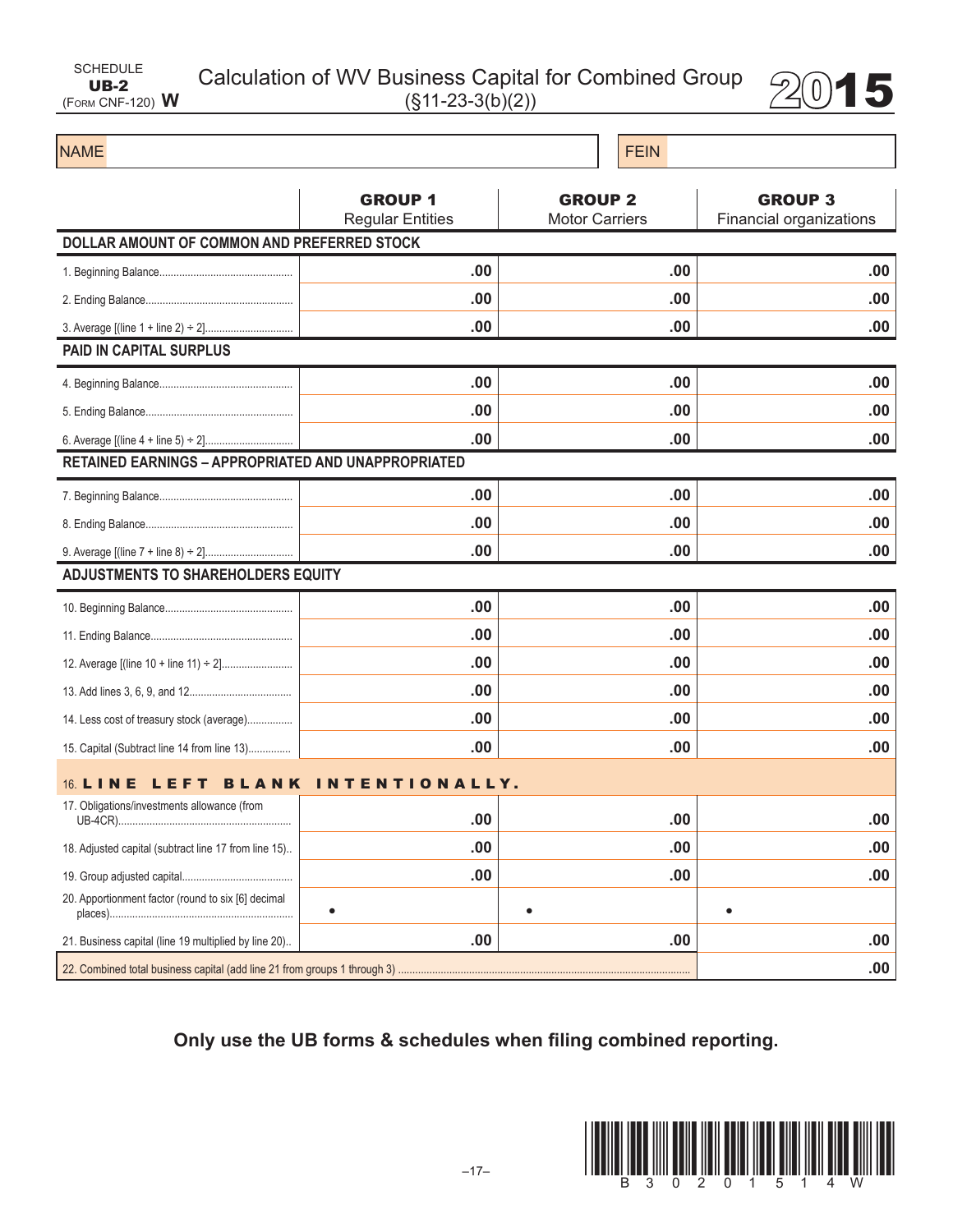| SCHEDULE                |  |
|-------------------------|--|
| $UB-3$                  |  |
| (FORM CNF-120) $\bm{W}$ |  |

Calculation of WV Taxable Income for Combined Group 2015



| <b>NAME</b>                                                                                                                               |                                           | <b>FEIN</b>                             |                                           |
|-------------------------------------------------------------------------------------------------------------------------------------------|-------------------------------------------|-----------------------------------------|-------------------------------------------|
|                                                                                                                                           | <b>GROUP 1</b><br><b>Regular Entities</b> | <b>GROUP 2</b><br><b>Motor Carriers</b> | <b>GROUP 3</b><br>Financial organizations |
| <b>PART 1 - INCREASING ADJUSTMENTS</b>                                                                                                    |                                           |                                         |                                           |
|                                                                                                                                           | .00                                       | .00                                     | .00                                       |
| 2a. Interest/dividends from state/local bonds/                                                                                            | .00                                       | .00                                     | .00                                       |
| 2b. US obligation interest/dividends not exempt                                                                                           | .00                                       | .00                                     | .00                                       |
| 2c. Income/other tax based upon net income,<br>deducted on your federal return                                                            | .00                                       | .00                                     | .00                                       |
| 2d. Federal depreciation/amortization for wholly<br>WV corporation water/air pollution control                                            | .00                                       | .00                                     | .00                                       |
| 2e. Unrelated business taxable income of a corpo-<br>ration exempt from federal tax (IRC Sec. 512).                                       | .00                                       | .00                                     | .00                                       |
| 2f. Federal Net Operating Loss deduction                                                                                                  | .00                                       | .00                                     | .00                                       |
| 2g. WV Neighborhood Investment Programs Tax<br>Credit (charitable contributions to NIPA)                                                  | .00                                       | .00                                     | .00                                       |
| 2h. Net operating loss from sources outside US                                                                                            | .00                                       | .00                                     | .00                                       |
| 2i. Foreign Taxes deducted on your federal return.                                                                                        | .00                                       | .00                                     | .00                                       |
| 2j. IRC Sec. 199 deduction (WV §11-24-6a)                                                                                                 | .00                                       | .00                                     | .00                                       |
| 2k. Add back for expenses related to certain<br>REIT's and regulated investment companies<br>and certain interest and intangible expenses |                                           |                                         |                                           |
|                                                                                                                                           | .00                                       | .00                                     | .00                                       |
|                                                                                                                                           | .00                                       | .00                                     | .00                                       |
| 3. Total increasing adjustments (Add lines 2a - 2l)                                                                                       | .00                                       | .00                                     | .00                                       |
| <b>PART 2 - DECREASING ADJUSTMENTS</b>                                                                                                    |                                           |                                         |                                           |
| 4a. Refund/credit on taxes based upon net<br>income included in federal taxable income                                                    | .00                                       | .00                                     | .00                                       |
| 4b. Interest expenses on obligations/securities not<br>allowed in determining federal taxable income                                      | .00                                       | .00                                     | .00                                       |
| 4c. Salary expense not allowed on federal return<br>due to claiming federal jobs credit                                                   | .00                                       | .00                                     | .00                                       |
| 4d. Foreign dividend gross-up (IRC Sec. 78)                                                                                               | .00                                       | .00                                     | .00                                       |
| 4e. Subpart F income (IRC Sec. 951)                                                                                                       | .00                                       | .00                                     | .00                                       |
| 4f. Taxable income from sources outside US                                                                                                | .00                                       | .00                                     | .00                                       |

**(continued on next page)**

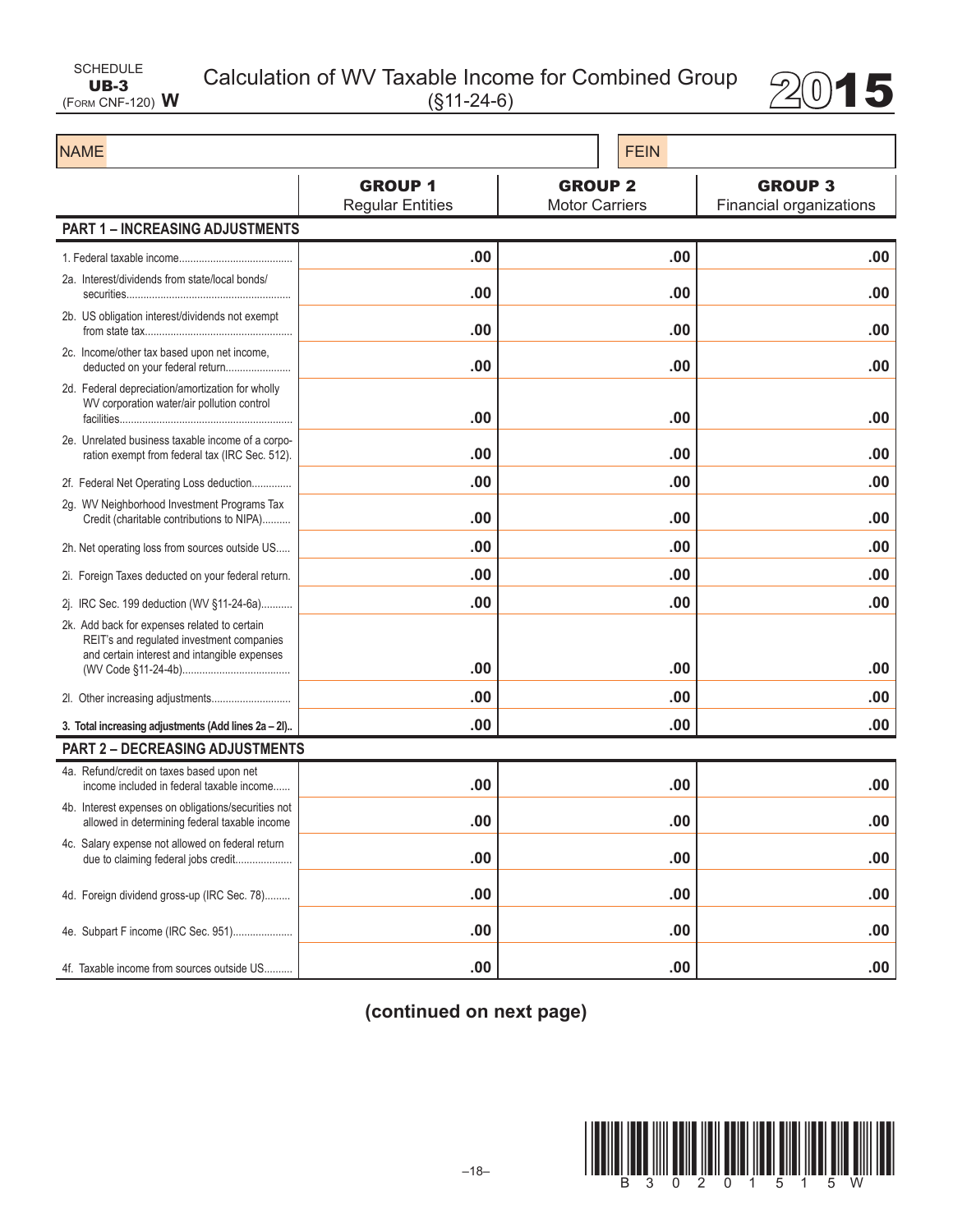FEIN

W

| (Continued from previous page)                                                                                         | <b>GROUP 1</b><br><b>Regular Entities</b> | <b>GROUP 2</b><br><b>Motor Carriers</b> | <b>GROUP 3</b><br><b>Financial Organizations</b> |
|------------------------------------------------------------------------------------------------------------------------|-------------------------------------------|-----------------------------------------|--------------------------------------------------|
| PART 2 - DECREASING ADJUSTMENTS (CONTINUED)                                                                            |                                           |                                         |                                                  |
| 4g. Cost of wholly WV water/air pollution control                                                                      | .00                                       | .00                                     | .00                                              |
| 4h. Federal taxable income employer<br>contributions to medical savings accounts<br>withdrawn for non-medical purposes | .00                                       | .00                                     | .00                                              |
| 4i. Allowance for obligations/investments                                                                              | .00                                       | .00                                     | .00                                              |
|                                                                                                                        | .00                                       | .00                                     | .00                                              |
| 5. Total decreasing adjustments (add                                                                                   | .00                                       | .00                                     | .00                                              |
| 6. Adj. taxable income (add lines 1 & 3, subtract                                                                      | .00                                       | .00                                     | .00                                              |
| 7. Total nonbusiness income allocated everywhere                                                                       | .00                                       | .00                                     | .00                                              |
| 8. Total non-unitary business income                                                                                   | .00                                       | .00                                     | .00                                              |
| 9. Income subject to apportionment – subtract                                                                          | .00                                       | .00                                     | .00                                              |
| 10. Group income subject to apportionment for                                                                          | .00                                       | .00                                     | .00                                              |
| 11. WV apportionment factor (round to six [6]                                                                          |                                           |                                         |                                                  |
| 12. WV apportionment income - line 10 multiplied                                                                       | .00                                       | .00                                     | .00                                              |
| 13. Nonbusiness income allocated to WV                                                                                 | .00                                       | .00                                     | .00                                              |
| 14. Non-unitary business income apportioned                                                                            | .00                                       | .00                                     | .00                                              |
| 15. WV adjusted taxable income (add lines 12, 13,                                                                      | .00                                       | .00                                     | .00                                              |
| 16. WV net operating loss being used this period<br>(from CNF-120 Schedule NOL, total of Column 6)                     | .00                                       | .00                                     | .00                                              |
|                                                                                                                        | .00                                       | .00                                     | .00                                              |
| 18. REIT Inclusion and other WV taxable income                                                                         | .00                                       | .00                                     | .00                                              |
| 19. WV net taxable income – add lines 17 and 18                                                                        | .00                                       | .00                                     | .00                                              |
|                                                                                                                        |                                           |                                         | .00                                              |
|                                                                                                                        |                                           |                                         |                                                  |
| 21. WV Net Operating Loss Remaining Unused (from CNF-120 Schedule NOL, total of                                        |                                           | .00                                     |                                                  |

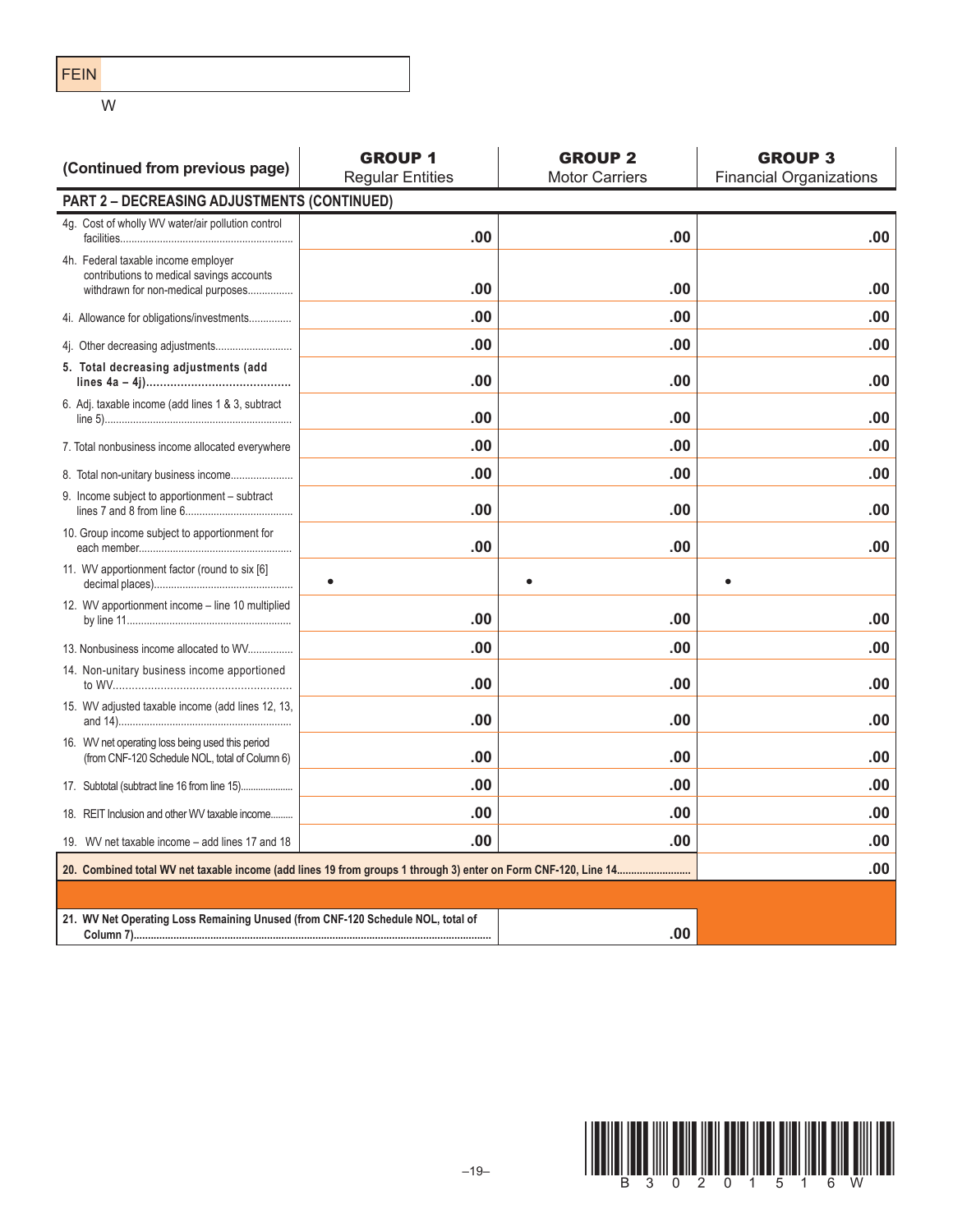#### (Form CNF-120) **W** Allocation and Apportionment for Multistate Businesses (Only use the UB forms & schedules when filing a combined report)



#### MEMBER NAME **UNITARY FEIN**

SCHEDULE UB-4APT

This form is used by corporations that are subject to tax in more than one state to allocate and apportion their income and/or capital to the State of West Virginia. **Complete for**  and apportion their income and/or capital to the state of west virginia. Complete for **MEMBER FEIN**<br>**each** corporation and retain for your records.

| <b>SCHEDULE A1 EVERYWHERE – Allocation of Nonbusiness Income For Multistate Businesses (§11-24-7)</b>                                      |                         |                                    |                       |  |
|--------------------------------------------------------------------------------------------------------------------------------------------|-------------------------|------------------------------------|-----------------------|--|
| <b>Types of Allocable Income</b>                                                                                                           | Column 1 - Gross Income | <b>Column 2 - Related Expenses</b> | Column 3 - Net Income |  |
|                                                                                                                                            | .00                     | .00                                | .00                   |  |
|                                                                                                                                            | .00                     | .00                                | .00                   |  |
|                                                                                                                                            | .00                     | .00                                | .00                   |  |
|                                                                                                                                            | .00                     | .00                                | .00                   |  |
|                                                                                                                                            | .00                     | .00                                | .00                   |  |
| 6. Patent/copyright royalties                                                                                                              | .00                     | .00                                | .00                   |  |
| 7. Gain - Sale of natural resources                                                                                                        | .00                     | .00                                | .00                   |  |
| 8. Nonbusiness income/loss - Sum of lines 1 through 7, column 3. Enter this amount on line 7 of the Corporate Net Income Tax Tab of<br>.00 |                         |                                    |                       |  |

| <b>SCHEDULE A2 WEST VIRGINIA - Allocation of Nonbusiness Income for Multistate Businesses (§11-24-7)</b>                              |                         |                                    |                       |  |
|---------------------------------------------------------------------------------------------------------------------------------------|-------------------------|------------------------------------|-----------------------|--|
| <b>Types of Allocable Income</b>                                                                                                      | Column 1 - Gross Income | <b>Column 2 - Related Expenses</b> | Column 3 - Net Income |  |
|                                                                                                                                       | .00                     | .00                                | .00                   |  |
|                                                                                                                                       | .00                     | .00                                | .00                   |  |
|                                                                                                                                       | .00                     | .00                                | .00                   |  |
|                                                                                                                                       | .00                     | .00                                | .00                   |  |
|                                                                                                                                       | .00                     | .00                                | .00                   |  |
| 6. Patent/copyright royalties                                                                                                         | .00                     | .00                                | .00                   |  |
| 7. Gain - Sale of natural resources<br>(IRC Sec. 631 (a)(b))                                                                          | .00                     | .00                                | .00                   |  |
| .00                                                                                                                                   |                         |                                    |                       |  |
|                                                                                                                                       | .00                     |                                    |                       |  |
|                                                                                                                                       |                         |                                    | .00                   |  |
|                                                                                                                                       | .00                     |                                    |                       |  |
| 12. Net nonbusiness income/loss allocated to West Virginia – Sum of lines 8 through 11, column 3. Enter this amount on line 13 of the | .00                     |                                    |                       |  |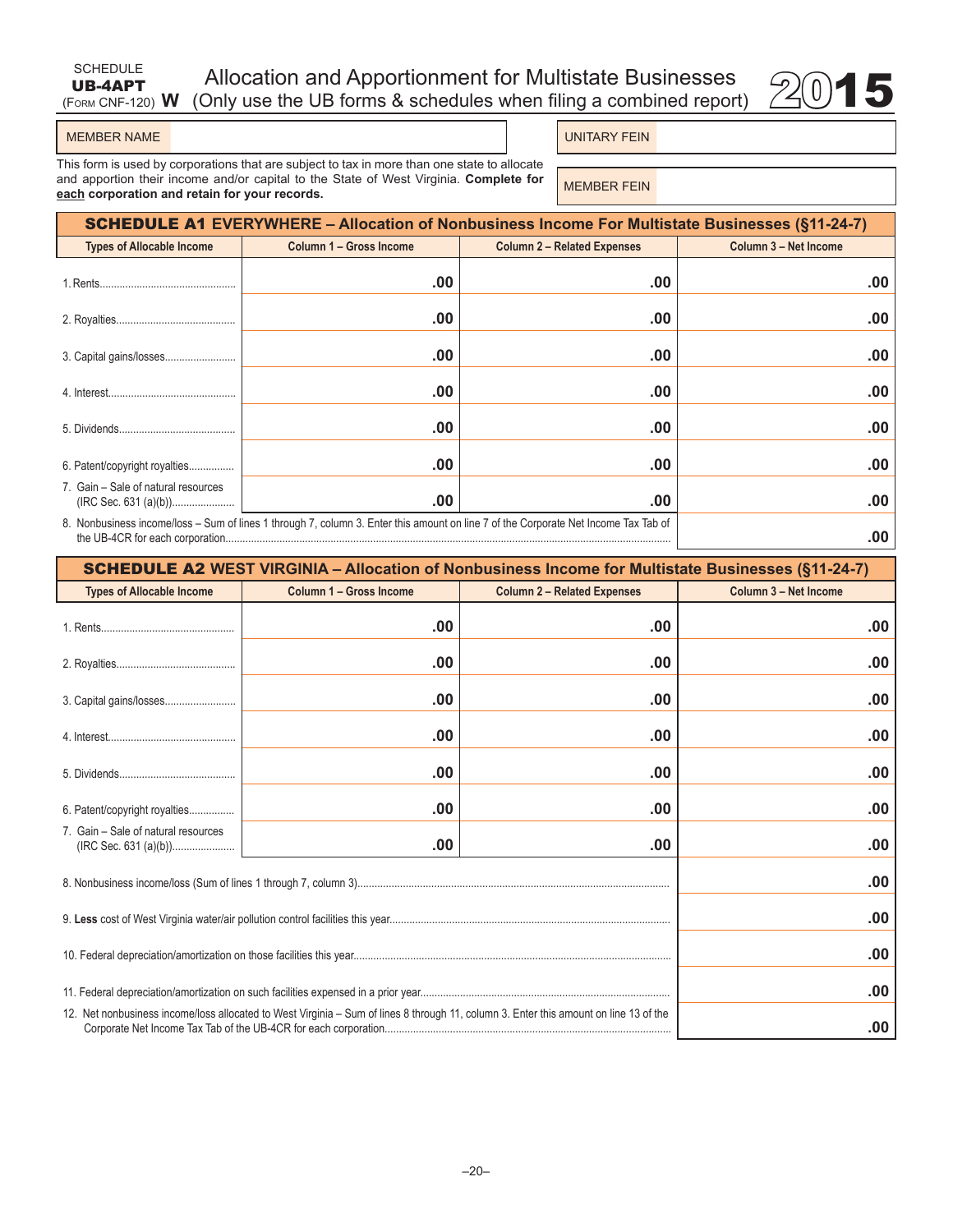| <b>SCHEDULE</b> | Allocation and Apportionment for Multistate Businesses                                 |  |
|-----------------|----------------------------------------------------------------------------------------|--|
|                 | <b>UB-4APT</b> Allocation and Apportionment for Multistate Businesses $\mathbb{Z}$ 015 |  |



| <b>MEMBER NAME</b> |  |
|--------------------|--|

UNITARY FEIN

This form is used by corporations that are subject to tax in more than one state to allocate and apportion their income and/or capital to the State of West Virginia. **Complete for**  and apportion their income and/or capital to the state of west virginia. Complete for **MEMBER FEIN**<br>**each** corporation and retain for your records.

### SCHEDULE B1 **APPORTIONMENT FACTORS FOR MULTISTATE BUSINESSES (§11-24-7 AND §11-23-5)**

**LINES 1 & 2: Divide column 1 by column 2 and enter six (6) digit decimal in column 3. LINE 5: Column 1 – Enter line 3. Column 2 – line 3 less line 4. Divide column 1 by column 2 and enter six (6) digit decimal in column 3.**

| <b>PART 1</b><br><b>REGULAR FACTOR</b>                                                                                                                                                                                                                      | Column <sub>1</sub><br><b>West Virginia</b> | Column <sub>2</sub><br><b>Combined Group Everywhere</b> |  | Column <sub>3</sub><br><b>Decimal Fraction</b> |
|-------------------------------------------------------------------------------------------------------------------------------------------------------------------------------------------------------------------------------------------------------------|---------------------------------------------|---------------------------------------------------------|--|------------------------------------------------|
| 1. Total property                                                                                                                                                                                                                                           | .00                                         | .00                                                     |  |                                                |
|                                                                                                                                                                                                                                                             | .00                                         | .00                                                     |  |                                                |
|                                                                                                                                                                                                                                                             | .00                                         | .00                                                     |  |                                                |
| 4. Sales to purchasers in a                                                                                                                                                                                                                                 |                                             |                                                         |  |                                                |
| state where you are not<br>taxable                                                                                                                                                                                                                          |                                             | .00                                                     |  |                                                |
| 5. Adjusted sales                                                                                                                                                                                                                                           | .00                                         | .00                                                     |  |                                                |
| 6. Adjusted sales (enter line 5                                                                                                                                                                                                                             | .00                                         | .00                                                     |  |                                                |
|                                                                                                                                                                                                                                                             |                                             |                                                         |  |                                                |
| 8. APPORTIONMENT FACTOR – Line 7 divided by the number 4, reduced by the number of factors showing zero in column 2, lines<br>1, 2, 5, and 6. Enter six (6) digits after the decimal. Enter on Form CNF-120, Schedule UB-4CR, Corporate Net Income Tax Tab, |                                             |                                                         |  |                                                |

#### PART 2 – MOTOR CARRIER FACTOR **(§11-24-7a)**

**VEHICLE MILEAGE – Use to figure the apportionment factor for Corporate Net Income Tax. Use part 1 to figure the apportionment factor for Business Capital Calculation. Enter column 3 on CNF-120, Schedule UB-4CR, Corporate Net Income Tax Tab, line 11 for EACH corporation.**

| Column <sub>1</sub><br><b>West Virginia</b>                                                                                                                                                                                                                                    | Column <sub>2</sub><br><b>Combined Group Everywhere</b> | Column <sub>3</sub><br>Decimal Fraction (divide column 1 by column 2 and<br>round to six [6] decimal places) |
|--------------------------------------------------------------------------------------------------------------------------------------------------------------------------------------------------------------------------------------------------------------------------------|---------------------------------------------------------|--------------------------------------------------------------------------------------------------------------|
|                                                                                                                                                                                                                                                                                |                                                         |                                                                                                              |
| <b>PART 3 - FINANCIAL ORGANIZATION FACTOR (§11-24-7b and §11-23-5a)</b><br>GROSS RECEIPTS - Enter column 3 on Form CNF-120, Schedule UB-4CR, Corporate Net Income Tax Tab, line 11 and on Form CNF-120, Schedule UB-4CR Business<br>Capital Tab, line 20 for EACH corporation. |                                                         |                                                                                                              |
| Column <sub>1</sub><br><b>West Virginia</b>                                                                                                                                                                                                                                    | Column <sub>2</sub><br><b>Combined Group Everywhere</b> | Column <sub>3</sub><br>Decimal Fraction (divide column 1 by column 2 and<br>round to six [6] decimal places) |
| .00                                                                                                                                                                                                                                                                            | .00                                                     |                                                                                                              |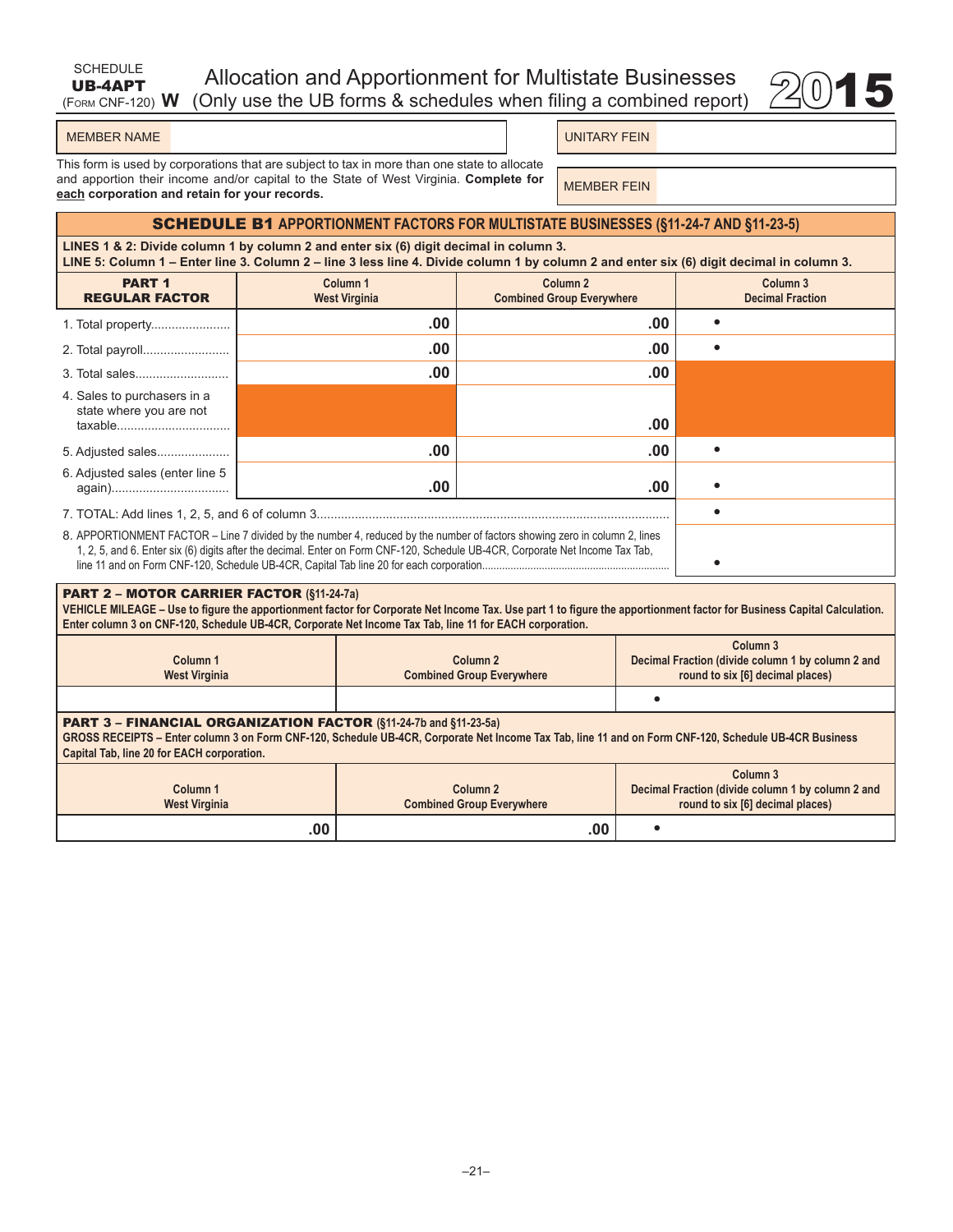| SCHEDULE | Allocation and Apportionment for Multistate Businesses                            |  |
|----------|-----------------------------------------------------------------------------------|--|
|          | UB-4APT Allocation and Apportionment for Multistate Businesses $\mathcal{Q}_0$ 15 |  |



#### MEMBER NAME UNITARY FEIN

This form is used by corporations that are subject to tax in more than one state to allocate and apportion their income and/or capital to the State of West Virginia. **Complete for**  and apportion their income and/or capital to the state of west virginia. Complete for **MEMBER FEIN**<br>each corporation and attach to Form UB-4CR.

### SCHEDULE B2 **APPORTIONMENT FACTORS FOR NON-UNITARY MULTISTATE BUSINESSES INCOME (§11-24-7 AND §11-23-5)**

**LINES 1 & 2: Divide column 1 by column 2 and enter six (6) digit decimal in column 3. LINE 5: Column 1 – Enter line 3. Column 2 – line 3 less line 4. Divide column 1 by column 2 and enter six (6) digit decimal in column 3.**

| <b>PART 1</b><br><b>REGULAR FACTOR</b>                                                                                                                                                                                                                      | Column <sub>1</sub><br><b>West Virginia</b> | Column <sub>2</sub><br><b>Combined Group Everywhere</b> |  | Column 3<br><b>Decimal Fraction</b> |      |
|-------------------------------------------------------------------------------------------------------------------------------------------------------------------------------------------------------------------------------------------------------------|---------------------------------------------|---------------------------------------------------------|--|-------------------------------------|------|
|                                                                                                                                                                                                                                                             | .00                                         | .00                                                     |  |                                     |      |
|                                                                                                                                                                                                                                                             | .00                                         | .00                                                     |  |                                     |      |
|                                                                                                                                                                                                                                                             | .00                                         | .00                                                     |  |                                     |      |
| 4. Sales to purchasers in a<br>state where you are not<br>taxable                                                                                                                                                                                           |                                             | .00                                                     |  |                                     |      |
| 5. Adjusted sales                                                                                                                                                                                                                                           | .00                                         | .00                                                     |  |                                     |      |
| 6. Adjusted sales (enter line 5                                                                                                                                                                                                                             | .00                                         | .00                                                     |  |                                     |      |
|                                                                                                                                                                                                                                                             |                                             |                                                         |  |                                     |      |
| 8. APPORTIONMENT FACTOR – Line 7 divided by the number 4, reduced by the number of factors showing zero in column 2, lines<br>1, 2, 5, and 6. Enter six (6) digits after the decimal. Enter on Form CNF-120, Schedule UB-4CR, Corporate Tab, line 11 and on |                                             |                                                         |  |                                     |      |
|                                                                                                                                                                                                                                                             |                                             |                                                         |  |                                     | .00. |
|                                                                                                                                                                                                                                                             |                                             |                                                         |  |                                     | .00  |

#### PART 2 – MOTOR CARRIER FACTOR **(§11-24-7a)**

**VEHICLE MILEAGE – Use to figure the apportionment factor for Corporate Income Tax. Use part 1 to figure the apportionment factor for Business Capital Calculation. Enter column 3 on CNF-120, Schedule UB-4CR Corporate tab, line 11 for EACH corporation.**

|   | Column 1<br><b>West Virginia</b>                                                       | Column 2<br><b>Combined Group Everywhere</b> | Column <sub>3</sub><br>Decimal Fraction (divide column 1 by column 2 and<br>round to six [6] decimal places) |  |
|---|----------------------------------------------------------------------------------------|----------------------------------------------|--------------------------------------------------------------------------------------------------------------|--|
|   |                                                                                        |                                              |                                                                                                              |  |
|   |                                                                                        |                                              | .00                                                                                                          |  |
| 3 | Non-unitary business income apportioned to West Virginia (line 2 multiplied by line 1) | .00                                          |                                                                                                              |  |
|   | <b>PART 3 - FINANCIAL ORGANIZATION FACTOR (§11-24-7b and §11-23-5a)</b>                |                                              |                                                                                                              |  |

**GROSS RECEIPTS – Enter column 3 on Form CNF-120, Schedule UB-4CR Corporate tab, line 11 and on Form CNF-120, Schedule UB-4CR Capital tab, line 20 for EACH corporation.**

| Column 1<br><b>West Virginia</b> |                                                                                        | Column 2<br><b>Combined Group Everywhere</b> | Column 3<br>Decimal Fraction (divide column 1 by column 2 and<br>round to six [6] decimal places) |  |
|----------------------------------|----------------------------------------------------------------------------------------|----------------------------------------------|---------------------------------------------------------------------------------------------------|--|
|                                  | .00                                                                                    | .00                                          |                                                                                                   |  |
|                                  |                                                                                        |                                              |                                                                                                   |  |
|                                  | Non-unitary business income apportioned to West Virginia (line 2 multiplied by line 1) |                                              |                                                                                                   |  |